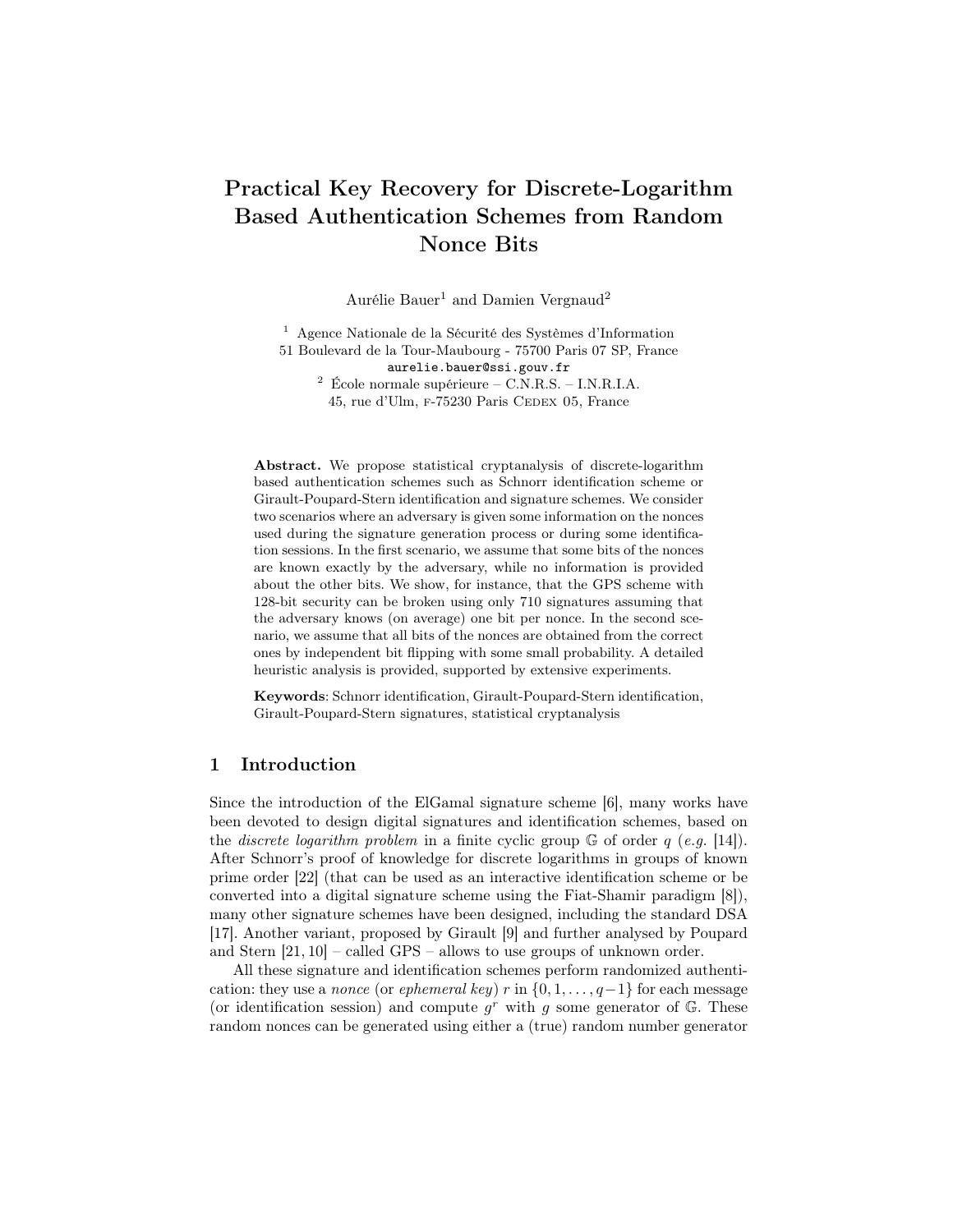or a pseudo-random one. Obviously extreme care is required in sampling such nonces since a predictable (or reused) output of the (pseudo)random generator may lead to a total break of the scheme. As an example, Bellare, Goldwasser and Micciancio mounted [2] a polynomial time key-recovery attack against the DSA signature scheme when the random nonces are generated using a (truncated) linear congruential generator. In [5], Bleichenbacher found a bias in the original DSA pseudorandom number generator specification, that could reveal the signer's private key and this attack was made practical recently [16].

Using side-channel attacks, partial information can be obtained on the nonce r from the run of the algorithm that computes  $g^r$ . In [15], Kuwakado and Tanaka proposed a polynomial-time algorithm that recovers the signer's private key given only two signatures with nonces smaller than  $\sqrt{q}$  or where half of the nonces' bits are known to the adversary. Nguyen and Shparlinski [18] presented a polynomialtime algorithm that recovers the secret key of the signer when a few consecutive bits of the nonces are known for several signatures. Their algorithm runs in but of the honces are known for several signatures. Their algorithm runs in polynomial time when approximately  $\sqrt{\log q}$  bits are known for a number of signatures in  $O(\log q)$ . Note that in practice, side-channel attacks will not generally reveal consecutive bits of the nonces used. Moreover, if countermeasures are used, only noisy information on the secrets may leak through power consumption (or other side-channel attacks) and an adversary may obtain partial information on the nonces (but not with perfect certainty).

In [11], it was reported that memory persistence times can be increased with simple cooling techniques and that an attacker with physical access to a machine may be able to recover some random part of cryptographic key information. Motivated by this work, Heninger and Shacham presented in [13] a new method for recovering RSA private keys given a fraction of private data (see also [20]). Their method succeeds with good probability in quadratic time if a fraction of at least 0.27 of the private key bits are known with certainty. In [12], Henecka, May and Meurer addressed the situation where no RSA private key bits are known with certainty but where a candidate for each secret key bit is known to the adversary in such a way that most bits are correct but some of them (unknown to the adversary) are flipped (in a symmetric way). In [19], Paterson, Polychroniadou and Sibborn brought a coding-theoretic viewpoint to bear on this problem. In particular, they highlighted the fact that the papers [13] and [12] considered the problem of error-correcting noisy RSA private keys in the binary erasure channel and the binary symmetric channel (respectively). This coding-theoretic viewpoint enabled them to design a new algorithm in another channel model more relevant for the so-called "cold-boot attacks" from [11] and to derive bounds on the performance of the proposed algorithms.

Contributions of the paper. We propose attacks on discrete-logarithm based authentication schemes where an adversary has some information on the nonces used in the signature generation or in some identification sessions. This information may come from the use of a biased (pseudo)random generator, a side-channel attack or a cold-boot attack. Using the coding-theoretic viewpoint from [19], we consider the following two scenarios: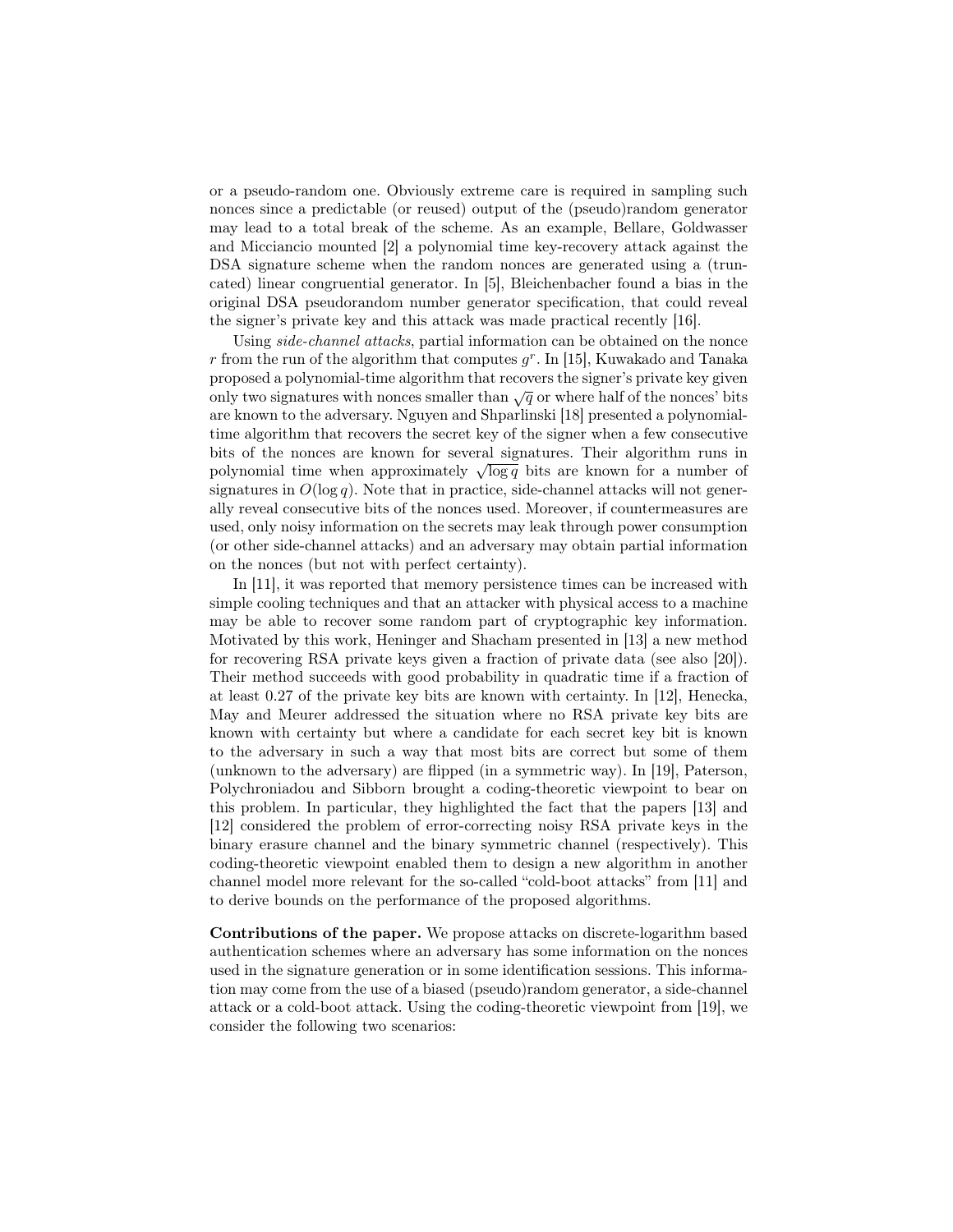- erasure correction scenario: we assume that some bits of the nonces are known exactly by the adversary, while no information at all is known about the other bits. This is defined in terms of a parameter  $\delta$  representing the fraction of erasures. In standard coding terminology, this corresponds to an erasure model for errors, and an erasure channel.
- error correction scenario: we assume that all bits of the nonces are obtained from the correct ones by independent bit flipping with probability defined by a parameter also denoted  $\delta$ . In coding-theoretic terms, this corresponds to a (memoryless) binary symmetric channel with crossover probability  $\delta$ .

Our attacks apply to discrete-logarithm based authentication schemes where the "authentication relation" holds over the integers (instead of modulo the group order q). In particular, they can be applied readily to the GPS identification and the GPS signature schemes. However, they can also be mounted against Schnorr identification protocol if the adversary is first allowed to interact with the prover in a "dishonest" way before trying to impersonate her. In this active attack model [7, 4], which is the standard de facto security notion, an adversary can simply choose small challenges in the identification session in order to obtain an authentication relation that holds over the integers (after a small brute force search of the size of the chosen challenge).

In the erasure correction scenario, we provide an algorithm that, given  $t$ signatures or identification sessions (with  $t \geq 2$ ) and partial information on the corresponding nonces with a fraction of erasures  $\delta \simeq \ln(2)/t$ , recovers the corresponding secret key in (heuristic) quadratic time. The algorithm recovers the nonces bit-by-bit, starting from the least significant bit to the most significant one, by growing a search tree and pruning it to remove partial solutions which do not match the known key bits. The algorithm is similar to the one proposed in [13] but works for any  $t \geq 2$  and requires a more complex analysis. We implemented it and performed extensive experiments; in particular, we attack a 128-bit security level instantiation of GPS signature scheme that uses 512-bit nonces [21, 10] with  $\delta \simeq 1/512$  (*i.e.* with on average only one nonce bit known for each signature). Our analysis guarantees that the private key can be recovered given only 710 signatures and a very naive implementation actually gives the secret key in a few minutes. In the error correction scenario, we provide an algorithm that, given t signatures or identification sessions (with  $t \geq 2$ ) and partial information on the corresponding nonces with a fraction of errors  $\delta \simeq$  $1/2 - \sqrt{\ln(2)/2t}$ , recovers the corresponding secret key in (heuristic) quadratic time. We implemented our algorithm and performed extensive experiments using it. The attack analysis is simpler and follows closely the one presented in [12].

## 2 Preliminaries

**Schnorr Identification.** Let  $\mathbb{G} = \langle g \rangle$  be a group of (known) prime order q and P and V denote a prover and a verifier. By engaging in the protocol, P proves to V that she knows the discrete logarithm x of a public group element  $y = g^x$ . The protocol has three simple moves: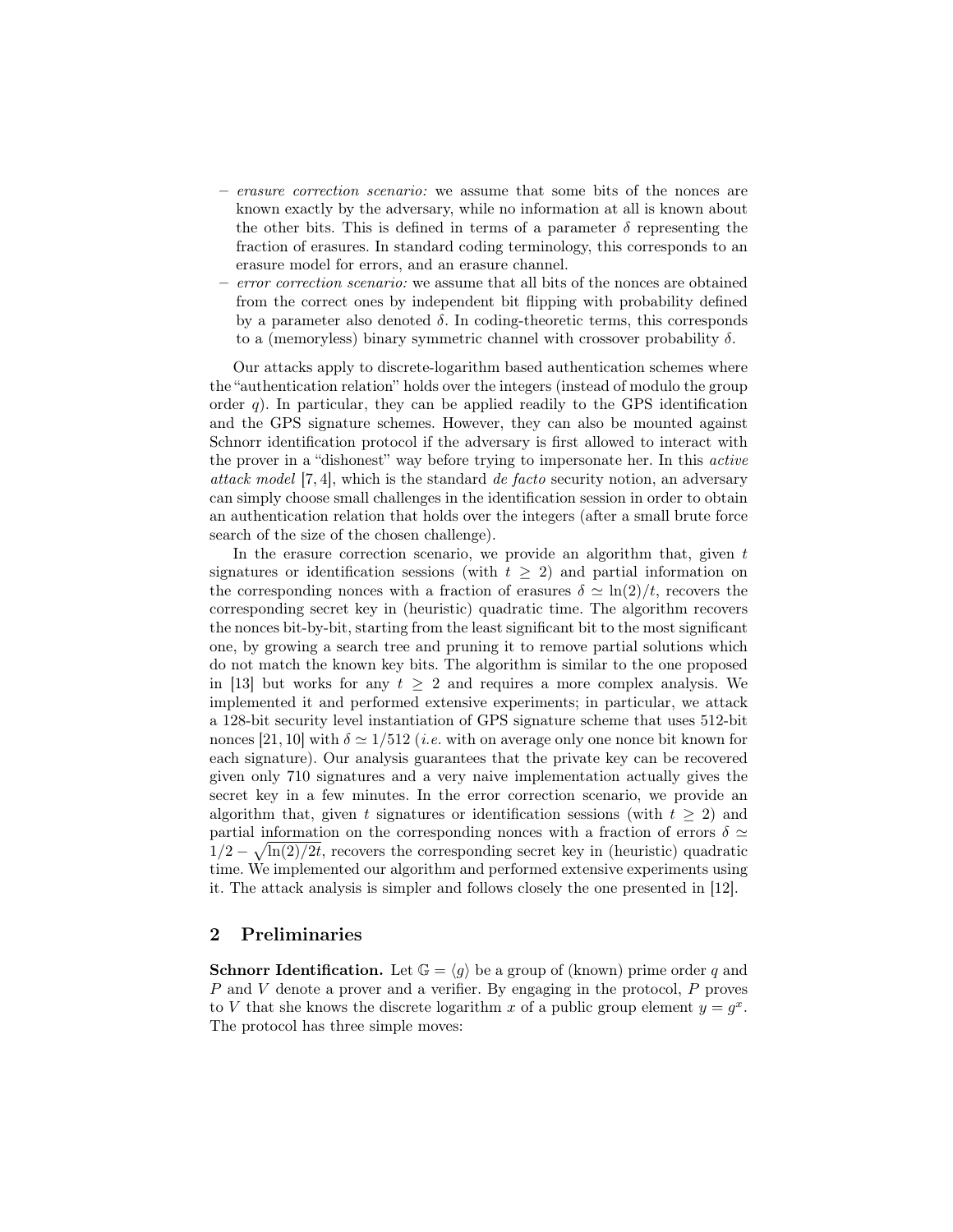**Commitment** P selects a random  $r \in \{0, 1, \ldots, q-1\}$  and sends  $k = g^r$  to V. **Challenge** *V* picks a random  $c \in \{0, 1, \ldots, q-1\}$  and sends *c* to *P*. **Response** P computes and sends  $s = r + cx \mod q$  to V.

Eventually, V checks that  $g^s \cdot y^{-c} = k$  and recognizes that P knows x if the equality holds. Schnorr's scheme is one of the most important ingredients in the design of cryptographic protocols and proofs of knowledge. It readily gives rise to an identification scheme where  $P$  proves her knowledge of the discrete logarithm of her public key.

The strongest form of attack against an identification scheme is an active attack, where the adversary (that wants to impersonate  $P$ ) interacts with  $P$ , posing as  $V$ , but not necessarily following  $V$ 's protocol. Since active attacks are quite feasible in practice, this model has become the standard de facto security notion for identification scheme. In [4], Bellare and Palacio proved that Schnorr identification scheme is secure against active attacks assuming the one-more discrete logarithm assumption in  $\mathbb{G}$  (see [3]).

GPS Identification and Signature scheme. The GPS schemes were proposed by Girault in [9] and further analysed by Poupard and Stern [21, 10]. The schemes are similar to Schnorr's but allow to use groups of unknown order. Given a group  $\mathbb{G} = \langle g \rangle$  generated by g, of (possibly) unknown order and three parameters  $R, S, C \in \mathbb{N}$ , the protocol has three simple moves to prove the knowledge of  $x \in \{0, \ldots, S\}$  such that  $y = g^x$ :

**Commitment** P selects a random  $r \in \{0, 1, ..., R\}$  and sends  $k = g^r$  to V. **Challenge** V picks a random  $c \in \{0, 1, \ldots, C\}$  and sends c to P. **Response** P computes and sends  $s = r + cx$  to V.

Eventually, V checks that  $g^s = ky^c$  and recognizes that P knows x if the equality holds and  $s \in \{0, 1, ..., R + CS\}$ . GPS signature scheme is derived from the identification scheme using the Fiat-Shamir heuristic [8]: to sign a message  $m \in$  $\{0,1\}^*$ , the signer selects a random  $r \in \{0,1,\ldots,R\}$ , computes  $k = g^r$ , computes  $c = \mathcal{H}(m, k)$  where  $\mathcal{H}: \{0, 1\}^* \longrightarrow \{0, 1, \ldots, C\}$  is a cryptographic hash function and outputs the pair  $(s, c)$  where  $s = r + cx$  as the signature of the message m. The security of the signature scheme against existential forgeries under chosen message attacks was proven (when  $\mathcal{H}$  is modelled as a random oracle) in [10] under the assumption that computing discrete logarithms in G with exponents in  $\{0, 1, \ldots, S\}$  is hard. For a k-bit security level, the analysis requires to use  $S \simeq 2^{2k}, C \simeq 2^k$  and  $R \simeq 2^{4k}$ .

Authentication relation. In the following, we call the authentication relation of a discrete-logarithm based authentication scheme, the relation used in the Response phase of the three-move identification scheme (or in the signature generation protocol). Our attacks apply to all discrete-logarithm based authentication scheme for which this authentication relation holds over the integers. This is obviously the case for GPS identification and signature schemes. However, our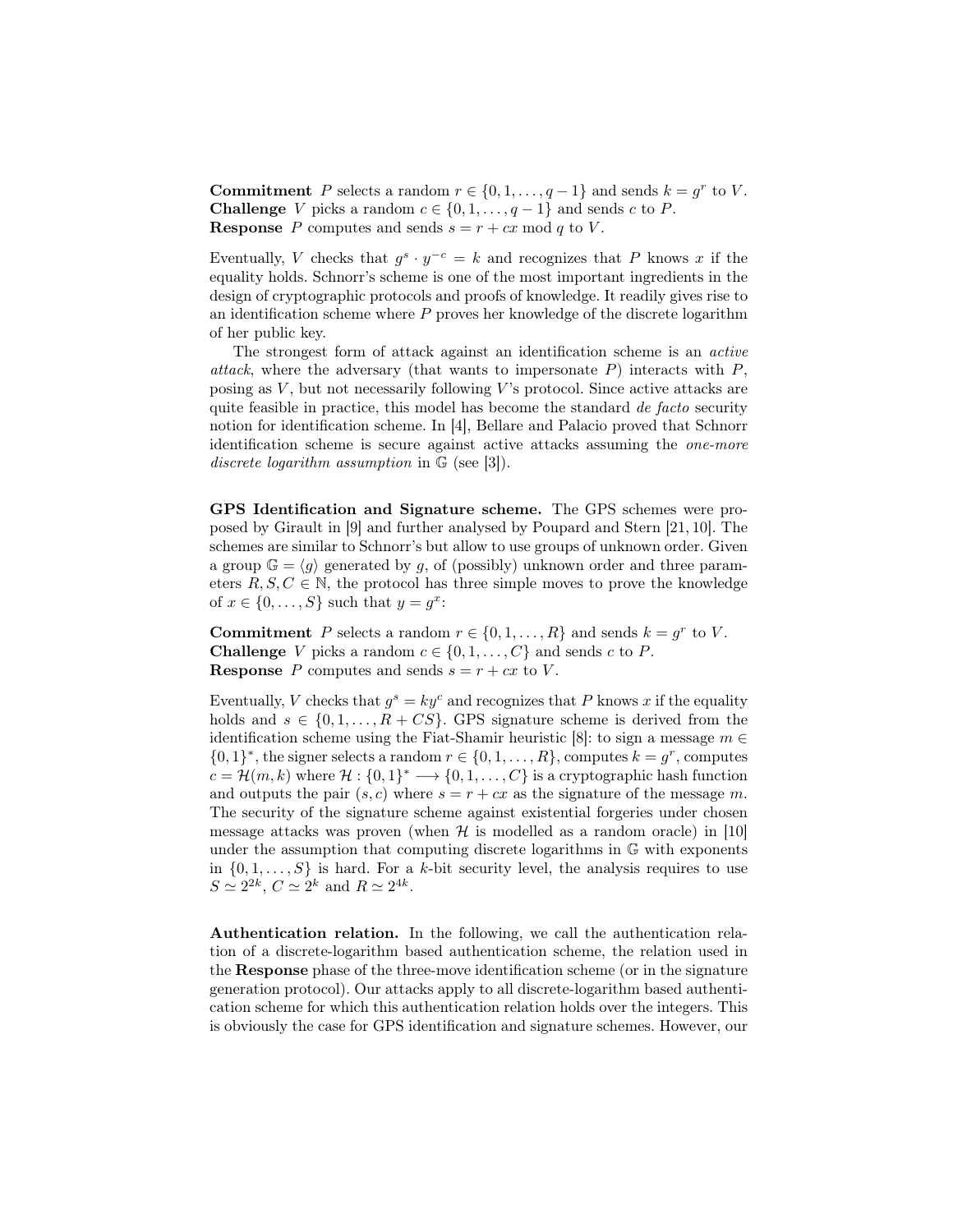attack also applies to Schnorr identification if one considers an adversary allowed to mount an active attack and that has access to partial information on the nonce bits used in the different identification sessions. Such an adversary posing as V can indeed pick small challenges  $c$  (e.g. always  $c = 1$ ). Since we have  $s = r + cx \mod q$  in Schnorr identification scheme, we obtain  $s = r + cx + \alpha q$ , where  $\alpha \in \mathbb{Z}_-$  and  $|\alpha| \leq c$ . By performing an exhaustive search on the small set of values for  $\alpha$  (e.g.  $\alpha \in \{-1,0\}$  when  $c = 1$ ), the adversary obtains an authentication relation that holds over the integers.

Note that for all these discrete-logarithm based schemes, the knowledge of the random values generated during the signature process/identification session provides precious information on the signer's secret key. In particular, if an adversary is given access to a valid signature/identification transcript  $\sigma = (s, c)$ (possibly for some message m), and to the nonce r such that  $g^s = g^r y^c$  then he can retrieve the value of the signer's secret key  $x$  in polynomial time. Therefore, in the following, we will focus on attacks that aim to recover a complete nonce from partial information on nonces used in several signatures/identification sessions.

### 3 Erasure correction scenario

In this section, we focus on the erasure correction scenario described in the introduction where part of the bits of the random value  $r$  generated during the signature process are revealed to the attacker. To be more precise, we denote the binary decomposition of r as  $r_0 + r_1 2^1 + \cdots + r_{n-1} 2^{n-1}$  and we introduce a parameter  $\delta$ , with  $0 \leq \delta \leq 1$ , to define the probability that, at a given position  $i \in \{0, \ldots, n-1\}$ , the bit  $r_i$  is known to the adversary (and probability  $(1 - \delta)$ that bit  $r_i$  is unknown).

Assuming that t signatures have been processed, we determine a lower-bound on  $\delta$  allowing the attacker to fully recover the secret key x in (heuristic) polynomial time. We focus on the particular case of the GPS signature scheme, but as explained previously any other signature or identification scheme using authentication relations defined over the integers can be attacked similarly. In the following we first focus on the simple case of two signatures, and then generalize the study for a higher number of signatures.

#### 3.1 The Attack Knowing Two Signatures

We assume that the adversary is given access to two valid signatures  $\sigma_1 = (s_1, c_1)$ and  $\sigma_2 = (s_2, c_2)$ , respectively related to the messages  $m_1$  and  $m_2$ . According to the description of the GPS scheme, provided in Section 2, the following relations hold:

$$
s_1 = r_1 + c_1 x \text{ and } s_2 = r_2 + c_2 x \tag{1}
$$

where  $r_1$  and  $r_2$  are nonces generated during the signature process and  $c_i =$  $\mathcal{H}(m_i, g^{r_i})$  (for  $i \in \{1, 2\}$ ). Eliminating the unknown x in (1), we get:

$$
C = r_1 c_2 - r_2 c_1 \tag{2}
$$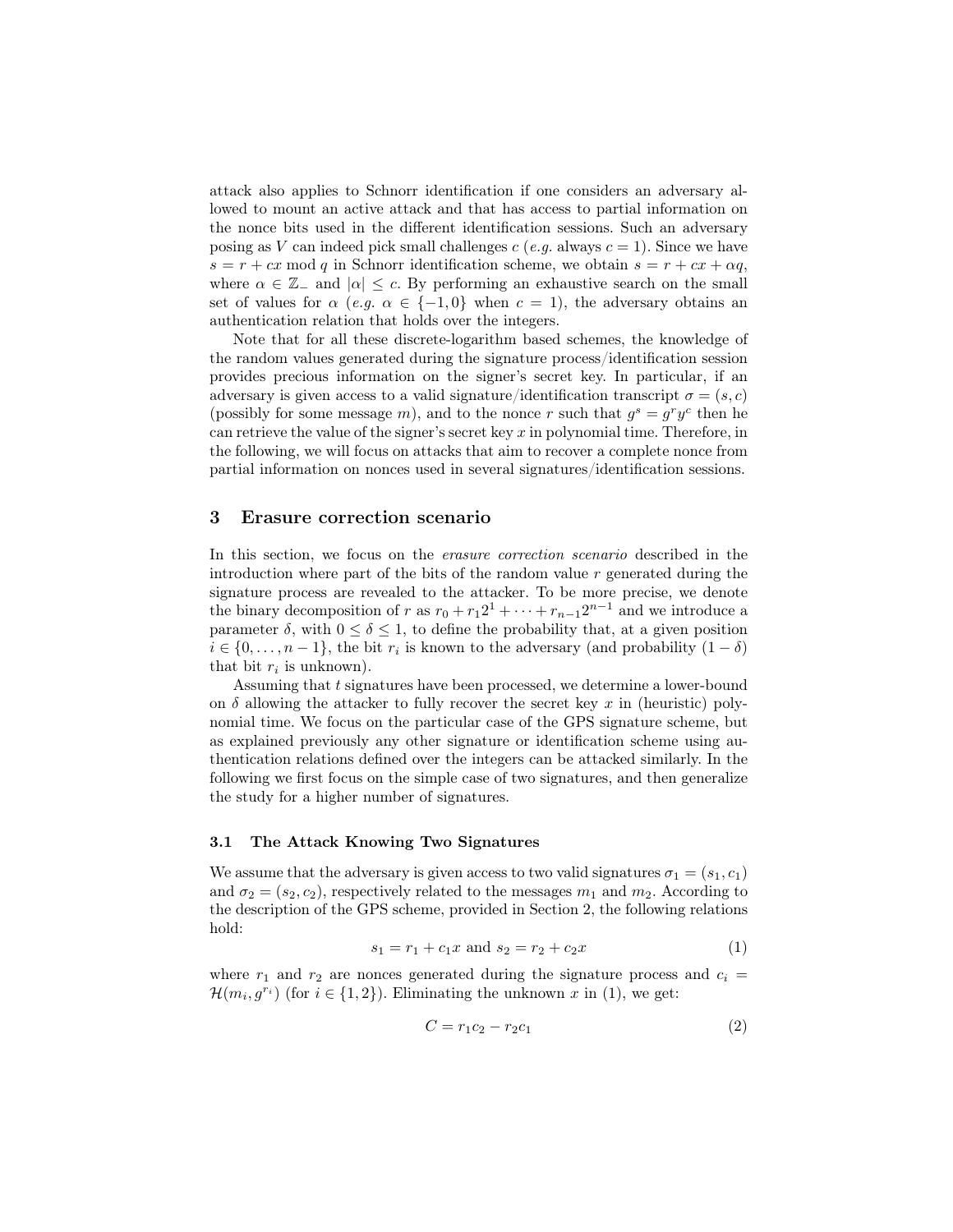where  $C = s_1c_2 - s_2c_1$ . Our algorithm will construct all pairs  $(\vartheta_1, \vartheta_2)$  that satisfy (2) and match the known partial information on  $(r_1, r_2)$  - in the sequel we denote as  $\mathcal L$  the list of such elements - and eventually, select, among them, the one that verifies the relations (1).

**General Idea.** Following [13], our method to construct the set  $\mathcal{L}$  consists in performing an exhaustive search on all pairs  $(\vartheta_1, \vartheta_2)$  satisfying Equation (2), guessing each of their bits from the least significant one to the most significant, and detecting invalid candidates during the process. Given a pair  $(\vartheta_1, \vartheta_2)$  for which the relation (2) holds, if we denote  $\vartheta_{\alpha}^{(i)} = \vartheta_{\alpha,0} + 2\vartheta_{\alpha,1} + \cdots + \vartheta_{\alpha,i}2^i$  where  $\vartheta_{\alpha}^{(i)} = \vartheta_{\alpha} \mod 2^{i+1}$  and  $\vartheta_{\alpha,j} \in \{0,1\}$  for  $\alpha \in \{1,2\}$  and  $j \in \{0,\ldots,i\}$ , we get:

$$
\begin{cases}\nC = \vartheta_{1,0}c_2 - \vartheta_{2,0}c_1 \mod 2 \\
C = (\vartheta_{1,0} + 2\vartheta_{1,1})c_2 - (\vartheta_{2,0} + 2\vartheta_{2,1})c_1 \mod 2^2 \\
\vdots \\
C = (\sum_{i=0}^{n-1} \vartheta_{1,i}2^i)c_2 - (\sum_{i=0}^{n-1} \vartheta_{2,i}2^i)c_1 \mod 2^n\n\end{cases}
$$
\n(3)

Thus one can verify, at each step of the bit generations of  $\vartheta_{1,i}$  and  $\vartheta_{2,i}$ , for i from 0 to  $(n-1)$ , whether the equation modulo  $2^{i+1}$  of System (3) holds for the pair. If not, the corresponding bit-values for  $(\vartheta_{1,i}, \vartheta_{2,i})$  are not kept as valid ones in the sequel of the bit-generations of  $(\vartheta_{1,j}, \vartheta_{2,j})$  for j going from  $(i + 1)$ to  $(n-1)$ . This technique allows to reduce the size of the list  $\mathcal L$  containing all final potential candidates  $(\vartheta_1, \vartheta_2)$ . In the following, we show that, in fact, this method leads to a polynomial time algorithm.

Description of the Technique. Let us now explain how to construct the list L. In the analysis that follows, we use the notation  $\mathcal{L}^{(k)}$  to refer to the state of list  $\mathcal L$  at step k of the algorithm. Such a list will be defined as containing elements  $(\vartheta_1, \vartheta_2)$  that are reduced modulo  $2^{k+1}$ .

The basic principle of the algorithm can be sum up that way: the list  $\mathcal{L}^{(0)}$  is first initialized with all pairs of bits  $(\vartheta_{1,0}, \vartheta_{2,0})$  that satisfy Equation 1 of System (3) modulo 2 and that coincide with the bit-values preliminary known by the adversary on  $r_1$  and  $r_2$ . All pairs  $(\vartheta_{1,0}, \vartheta_{2,0})$  in  $\mathcal{L}^{(0)}$  are then lifted to construct values modulo 2 2 . To do so, one has to generate all possible values for pairs of bits  $(\vartheta_{1,1}, \vartheta_{2,1})$  (which again coincide with the bits known by the adversary on  $r_{1,1}$ and  $r_{2,1}$ ) and to construct  $\vartheta_1^{(1)}$  and  $\vartheta_2^{(1)}$  respectively as  $\vartheta_{1,0}+2\vartheta_{1,1}$  and  $\vartheta_{2,0}+2\vartheta_{2,1}$ . From now the obtained values  $(\vartheta_1^{(1)}, \vartheta_2^{(1)})$  are checked to determine whether they satisfy Equation 2 of System  $(3)$  modulo  $2<sup>2</sup>$ . In case of an invalid answer, the corresponding bit-values for  $(\vartheta_{1,1}, \vartheta_{2,1})$  are evicted and all remaining valid pairs  $(\vartheta_1^{(1)}, \vartheta_2^{(1)})$  are put in  $\mathcal{L}^{(1)}$ . The process then continues from a bit-position i to the following one, taking all pairs  $(\vartheta_1^{(i)}, \vartheta_2^{(i)})$  belonging to  $\mathcal{L}^{(i)}$  at step *i*, lifting them by generating all possible bit-pairs  $(\vartheta_{1,i+1}, \vartheta_{2,i+1})$  that coincide with the known bits on  $r_{1,i+1}$  and  $r_{2,i+1}$  and by creating new values  $\vartheta_1^{(i+1)} = \vartheta_1^{(i)} + 2^{i+1}\vartheta_{1,i+1}$  and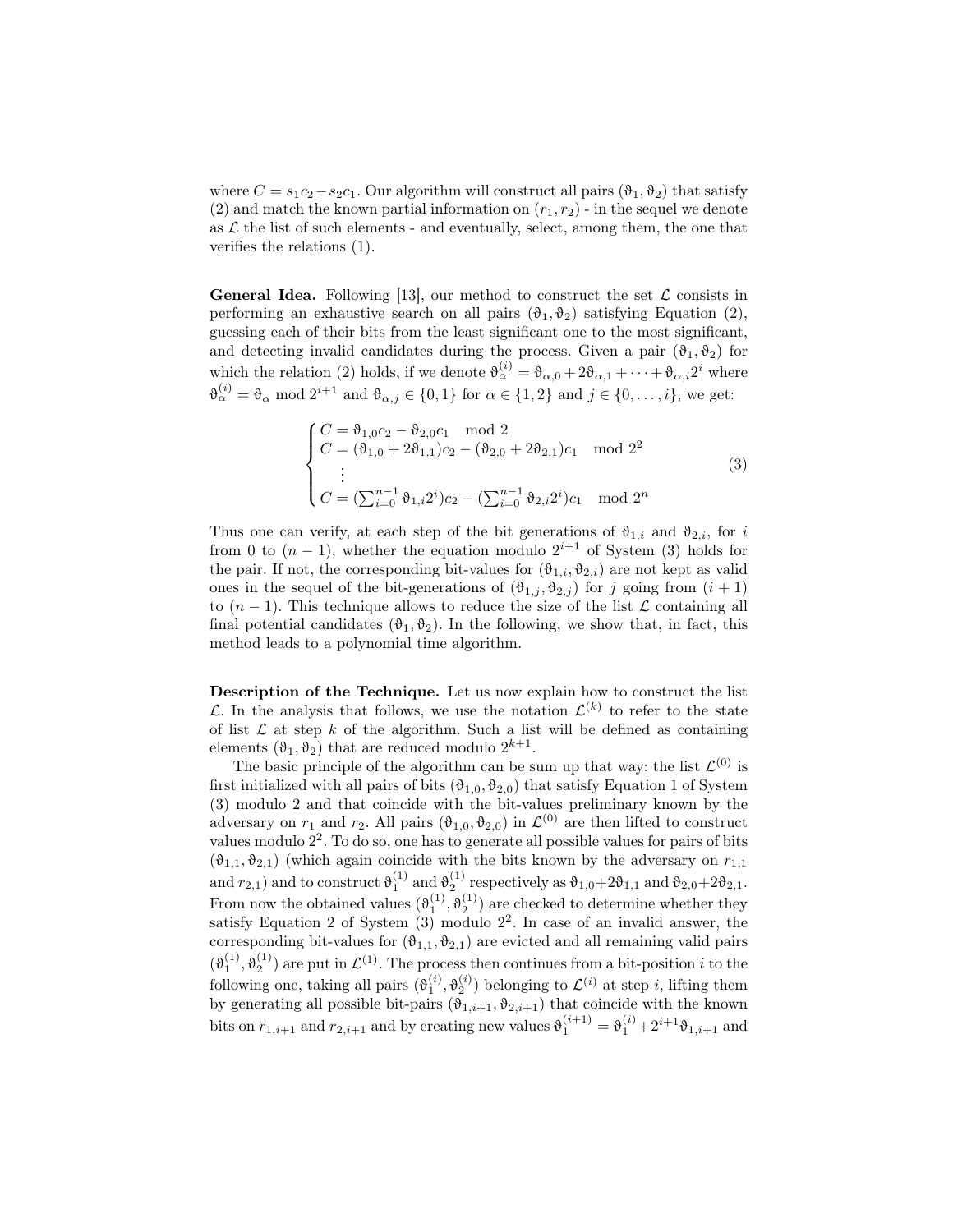$\vartheta_2^{(i+1)} = \vartheta_2^{(i)} + 2^{i+1}\vartheta_{2,i+1}$ , and checking whether Equation  $(i+2)$  of System (3) is satisfied modulo  $2^{i+2}$ . Again, invalid solutions are evicted and the remaining pairs constitute the set  $\mathcal{L}^{(i+1)}$ . The algorithm finally stops when i equals n. A description of the whole process is provided in Algorithm 1.

Algorithm 1 Generic Attack on Two Signatures

**Require:**  $c_1, c_2, C$  and  $\delta$ : partial bit information on  $r_1$  and  $r_2$ **Ensure:**  $\mathcal{L}$  a list of pairs  $(\vartheta_1, \vartheta_2)$  possible candidates for  $(r_1, r_2)$ 1:  $\mathcal{L}^{(0)} = \{\}$ 2:  $\frac{-}{3}$ : Generate all bit pairs for  $(\vartheta_{1,0}, \vartheta_{2,0})$ :  $\mathcal{E} = (0,0), (1,0), (0,1), (1,1)$ 4: for each element  $(\vartheta_{1,0}, \vartheta_{2,0}) \in \mathcal{E}$  do<br>5: if  $(\vartheta_{1,0}, \vartheta_{2,0})$  coincides with know 5: if  $(\vartheta_{1,0}, \vartheta_{2,0})$  coincides with knowledge of  $(r_{1,0}, r_{2,0})$  then<br>6: if  $(\vartheta_{1,0}, \vartheta_{2,0})$  satisfies Equation (1) of System (3) modul if  $(\vartheta_{1,0}, \vartheta_{2,0})$  satisfies Equation (1) of System (3) modulo 2 then 7: Add element  $(\vartheta_{1,0}, \vartheta_{2,0})$  to  $\mathcal{L}^{(0)}$  $7:8:$  $/$ \* Main loop for i from 1 to n − 1 \*/ $\rightarrow$ 9: for *i* from 1 to  $n - 1$  do 10:  $\mathcal{L}^{(i)} = \{\}$ 11: Generate all bit pairs for  $(\vartheta_{1,i}, \vartheta_{2,i})$ :  $\mathcal{E} = (0,0), (0,1), (1,0), (1,1)$ <br>12: for each element  $(\vartheta_{1,i}, \vartheta_{2,i}) \in \mathcal{E}$  do 12: for each element  $(\theta_{1,i}, \theta_{2,i}) \in \mathcal{E}$  do<br>13: if  $(\theta_{1,i}, \theta_{2,i})$  coincides with knowledge of  $(r_{1,i}, r_{2,i})$  then 14: for each element  $(\vartheta_1^{(i-1)}, \vartheta_2^{(i-1)}) \in \mathcal{L}^{(i-1)}$  do 15: Lift  $\vartheta_1^{(i)} = \vartheta_1^{(i-1)} + 2^i \vartheta_{1,i}$  and Lift  $\vartheta_2^{(i)} = \vartheta_2^{(i-1)} + 2^i \vartheta_{2,i}$ 16: **if**  $(\vartheta_1^{(i)}, \vartheta_2^{(i)})$  satisfies Equation  $(i + 1)$  of System (3) modulo  $2^{i+1}$  then 17: Add  $(\vartheta_1^{(i)}, \vartheta_2^{(i)})$  to  $\mathcal{L}^{(i)}$ 18: return  $\mathcal{L}^{(n-1)}$ 

Complexity Analysis. Estimating the overall complexity of Algorithm 1 can be reduced to the cost of constructing the list  $\mathcal{L}^{(n-1)}$ . Since this list has been built recursively from the previous ones  $\mathcal{L}^{(n-2)}$ ,  $\mathcal{L}^{(n-3)}$ , ...,  $\mathcal{L}^{(0)}$ , we have to evaluate the expected cardinal of all  $\mathcal{L}^{(i)}$  for i going from 0 to  $(n-1)$  (denoted  $\mathcal{N}^{(i)}$ ).

Let us first count the number of elements belonging to  $\mathcal{L}^{(0)}$ . By definition, this list contains all bit pairs  $(\vartheta_{1,0}, \vartheta_{2,0})$  coinciding with the (possible) knowledge of  $(r_{1,0}, r_{2,0})$  and satisfying Equation (1) of System (3). In fact, the number of solutions to that equation strongly relies on the parity of both  $c_1$  and  $c_2$ . Indeed, two even values would give four pairs of solutions (in the general case) opposed to only two for odd values  $c_1$  and  $c_2$ . For this reason, we have to split the analysis that follows in two scenarios, depending on the 2-adic valuation<sup>1</sup> of both  $c_1$  and  $c_2$ . In the sequel, we denote as  $\ell_1$  (resp.  $\ell_2$ ) the 2-adic valuation of  $c_1$  (resp.  $c_2$ ).

#### • First analysis when  $\ell_1 = \ell_2$

Before coming back to the evaluation of the cardinality of the list  $\mathcal{L}^{(0)}$ , let us first see how the relation  $\ell_1 = \ell_2$  impacts the shape of the equations belonging to System (3). When  $\ell_1$  and  $\ell_2$  are equal, Equation (2) can be simplified by dividing both sides of the equality by  $2^{\ell_1}$ . Indeed as this can be done for  $c_1$  and

<sup>&</sup>lt;sup>1</sup> We remind that the 2-adic valuation of a number  $c$  denotes the largest power of 2 dividing c.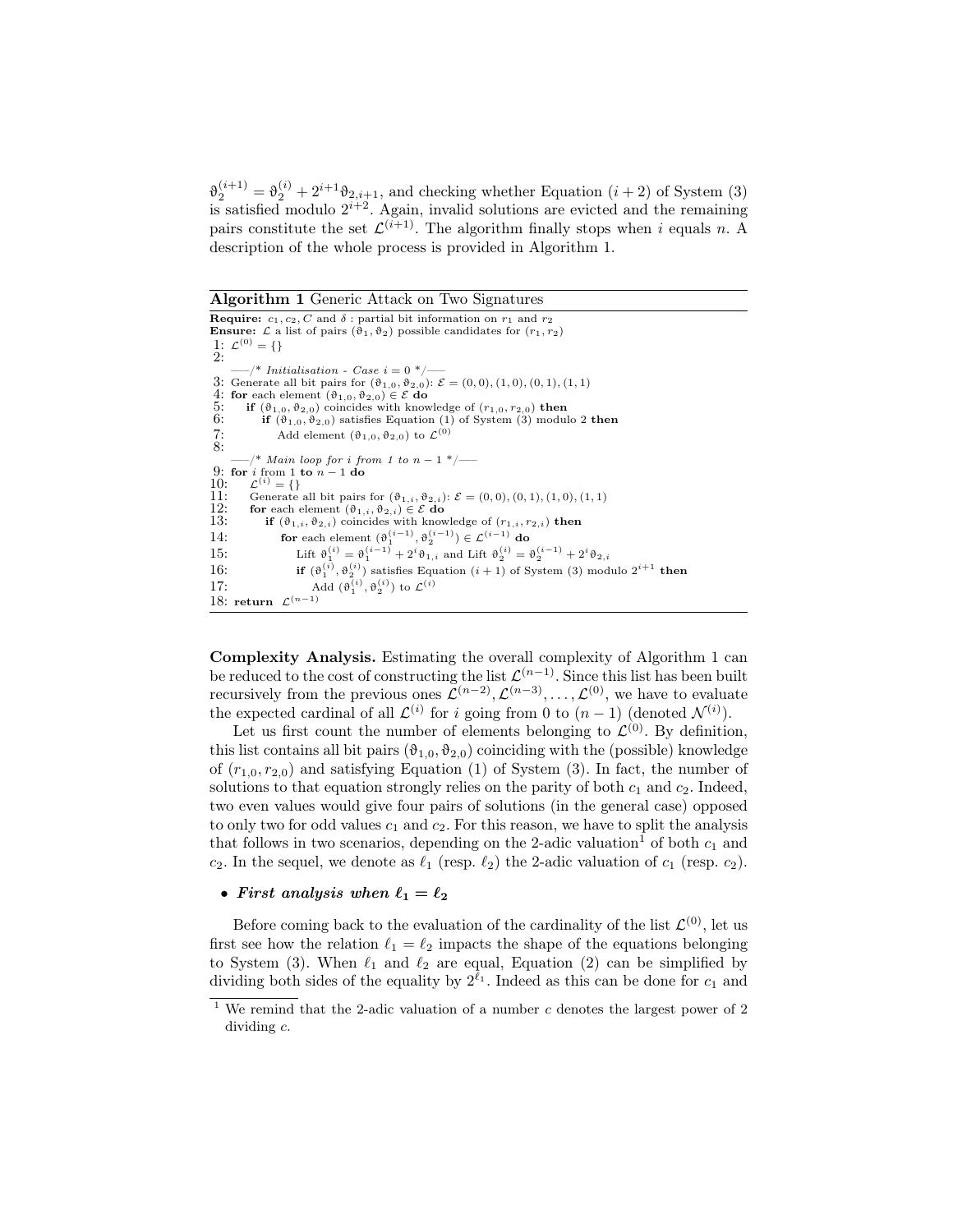$c_2$ , this is obviously also the case for  $C$ . Thus, the shape of the relation does not change and the new obtained constants  $c_1/2^{\ell_1}$  and  $c_2/2^{\ell_1}$  are odd. In the following, for the sake of simplicity (and as this does not change the analysis, at the cost of renaming the variables), we still work with Equation (2) (and thus with System  $(3)$ ) but assuming that the constants  $c_1$  and  $c_2$  are odd.

From now on, one can easily describe the elements that belong to  $\mathcal{L}^{(0)}$  as bit-values of the form  $(\vartheta_{1,0}, \vartheta_{2,0})$  satisfying  $C = \vartheta_{1,0} + \vartheta_{2,0} \mod 2$ , and such that  $(\vartheta_{1,0}, \vartheta_{2,0})$  coincide with possible knowledge of  $(r_{1,0}, r_{2,0})$ . This description allows to evaluate  $\mathcal{N}^{(0)}$ , see Lemma 1 (a proof can be found in the full version of the paper [1]).

**Lemma 1.** We have  $\mathcal{N}^{(0)} = \delta^2 - 2\delta + 2$ .

We now have to find, for a fixed i between 1 and  $(n-1)$ , an expression of  $\mathcal{N}^{(i)}$  in function of  $\mathcal{N}^{(i-1)}$ . By definition  $\mathcal{L}^{(i)}$  can be described as the set of elements  $(\vartheta_1^{(i)}, \vartheta_2^{(i)})$  defined as  $\vartheta_1^{(i)} = \vartheta_1^{(i-1)} + 2^i \vartheta_{1,i}$  and  $\vartheta_2^{(i)} = \vartheta_2^{(i-1)} + 2^i \vartheta_{2,i}$ with  $(\vartheta_1^{(i-1)}, \vartheta_2^{(i-1)}) \in \mathcal{L}^{(i-1)}$ ,  $(\vartheta_{1,i}, \vartheta_{2,i}) \in \{0,1\}^2$  and satisfying Equation  $(i+1)$ of System (3), namely:

$$
C = (\vartheta_1^{(i-1)} + 2^i \vartheta_{1,i})c_2 - (\vartheta_2^{(i-1)} + 2^i \vartheta_{2,i})c_1 \mod 2^{i+1}
$$
 (4)

Moreover, the pairs  $(\vartheta_{1,i}, \vartheta_{2,i})$  should coincide with possible information on  $(r_{1,i}, r_{2,i})$ . Knowing that  $(\vartheta_1^{(i-1)}, \vartheta_2^{(i-1)})$  belong to  $\mathcal{L}^{(i-1)}$ , the relation  $C =$  $\vartheta_1^{(i-1)}c_2 - \vartheta_2^{(i-1)}c_1$  mod 2<sup>i</sup> necessarily holds. As a consequence, there exists an integer  $k \in \mathbb{Z}$  such that  $C = \vartheta_1^{(i-1)}c_2 - \vartheta_2^{(i-1)}c_1 + k2^i$ . Putting this relation into Equation (4) and simplifying the whole expression allows to reach the following new condition:

$$
k = \vartheta_{1,i} + \vartheta_{2,i} \mod 2 \tag{5}
$$

The choice of  $(\vartheta_{1,i}, \vartheta_{2,i})$  solutions to (5) and coinciding with possible information on  $(r_{1,i}, r_{2,i})$ , strongly depends on whether  $(\vartheta_1^{(i-1)}, \vartheta_2^{(i-1)})$  equals  $(r_1^{(i-1)}, r_2^{(i-1)})$ or not. Indeed, if these values are equal, namely  $(\vartheta_1^{(i-1)}, \vartheta_2^{(i-1)})$  is the beginning of the *right* solution, then when  $r_{1,i}$  and  $r_{2,i}$  are known, Equation (5) necessarily holds (obviously as this is the searched solution). In that case, one will choose  $(\vartheta_{1,i}, \vartheta_{2,i}) = (r_{1,i}, r_{2,i}).$  To the contrary, when  $(\vartheta_1^{(i-1)}, \vartheta_2^{(i-1)}) \neq (r_1^{(i-1)}, r_2^{(i-1)}),$ a value is fixed for k and the knowledge of  $(r_{1,i}, r_{2,i})$  does not necessarily make Equation (5) be satisfied. In that case, the choice  $(r_{1,i}, r_{2,i})$  will not be maintained. As we cannot determine whether Equation (5) would be satisfied or not, we introduce a new parameter  $\gamma \in [0,1]$ , which is only defined when  $(\vartheta_1^{(i-1)}, \vartheta_2^{(i-1)}) \neq (r_1^{(i-1)}, r_2^{(i-1)})$ , corresponding to the probability that Equation (5) holds. A detailed discussion on the value of  $\gamma$  is given in Section 3.3 (see also the full version of the paper [1]).

We can finally express the number of elements belonging to  $\mathcal{L}^{(i)}$  in function of those of  $\mathcal{L}^{(i-1)}$ , as claimed by the following lemma.

**Lemma 2.** Under our heuristic, we have  $\mathcal{N}^{(i)} = \mathcal{N}^{(i-1)}(\gamma \delta^2 - 2\delta + 2) + \delta^2(1-\gamma)$ .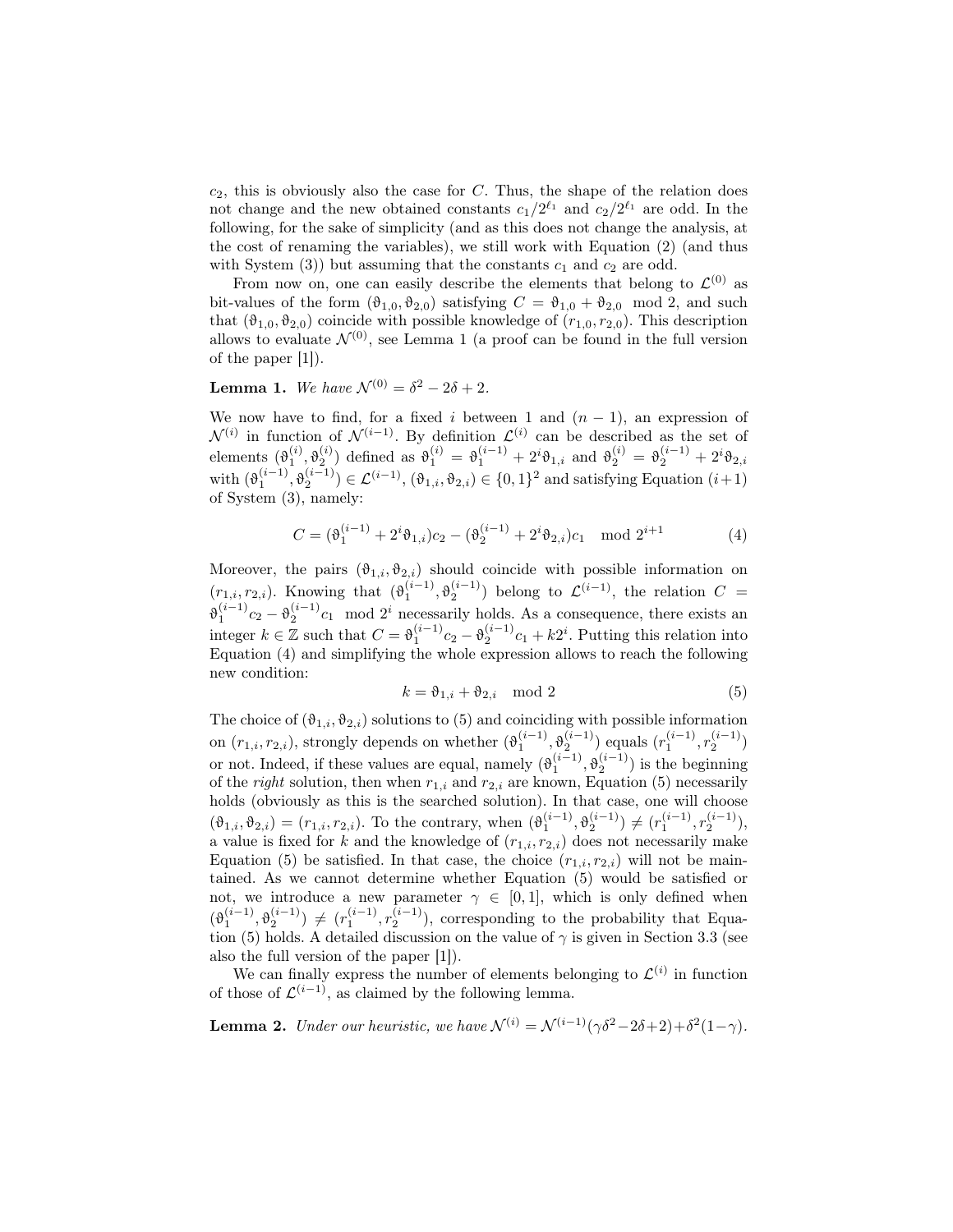A proof of this lemma can be found in the full version of the paper, see [1]. Combining Lemmas 1 and 2, we obtain:

$$
\mathcal{N}^{(n-1)} = \mathcal{N}^{(n-2)}(\gamma \delta^2 - 2\delta + 2) + \delta^2 (1 - \gamma)
$$
  
\n
$$
\vdots
$$
  
\n
$$
= (\gamma \delta^2 - 2\delta + 2)^{n-1} (\delta^2 - 2\delta + 2) + \frac{\delta^2 (1 - \gamma)}{2\delta - \gamma \delta^2 - 1} (1 - (\gamma \delta^2 - 2\delta + 2)^{n-1})
$$

The goal of the adversary being to construct the set  $\mathcal{L}^{(n-1)}$  in polynomial time, this attack will only be made practical if the quantity  $(\gamma \delta^2 - 2\delta + 2)$  is strictly smaller than 1. In that case, the cardinality of the list  $\mathcal{L}^{(n-1)}$  will not grow too fast when n tends toward infinity. Since  $\gamma$  is unknown, we have to evaluate it in order to reach some necessary condition on  $\delta$ . Setting  $\gamma$  to 1/2 seems to be a reasonable choice, see Section 3.3. We finally reach the condition  $\frac{1}{2}\delta^2 - 2\delta + 2 < 1$ , which is satisfied for  $\delta > 2$  – √  $2 \simeq 0.59$ . By taking this value as a lower bound on  $\delta$ , we are able to determine the expected size of the set  $\mathcal{L}^{(n-1)}$ , namely  $(3-\epsilon)$  $2\sqrt{2}$  $n+1$ . Knowing that *n* refers to the bit-size of the random values generated during the signature process, we thus obtain a polynomial time complexity for our attack.

**Theorem 1 (Two Signatures and**  $\ell_1 = \ell_2$ **).** An adversary able to learn a proportion of  $\delta = (2-\sqrt{2})$  bits of the random nonces used during the generation of two known signatures can (heuristically) break the scheme in polynomial time. In that case, the expected space required for performing the attack is  $(3-2\sqrt{2})n^2 +$  $1 \simeq 0.17n^2 + 1.$ 

• Second analysis when  $\ell_1 \neq \ell_2$ .

The study is a bit more tedious here, but the analysis can be adapted to prove Theorem 2. The entire proof is provided in the full version of the paper [1].

**Theorem 2** (Two Signatures and  $\ell_1 < \ell_2$ ). An adversary, able to learn a proportion of  $\delta = (2-\sqrt{2})$  bits of the random nonces used during the generation of two known signatures, can (heuristically) break the scheme in polynomial time. In that case, the expected space required for performing the attack is  $(\sqrt{2}-1)n^2 +$  $1 \simeq 0.41n^2 + 1.$ 

When comparing Theorem 1 and Theorem 2, one notices that the lower bound on  $\delta$  is the same for both cases " $\ell_1 = \ell_2$ " and " $\ell_1 < \ell_2$ ". However the space required to construct the sets  $\mathcal{L}^{(i)}$  is higher when  $\ell_1 \neq \ell_2$  than in the other case. This actually impacts the efficiency of the attack since the number of constructed solutions is larger.

#### 3.2 The Attack Knowing  $t$  Signatures

Let us now consider the case of an adversary that is given access to  $t$  signatures  $\sigma_1, \ldots, \sigma_t$  corresponding to known messages  $m_1, \ldots, m_t$ . We denote  $\sigma_i = (s_i, c_i)$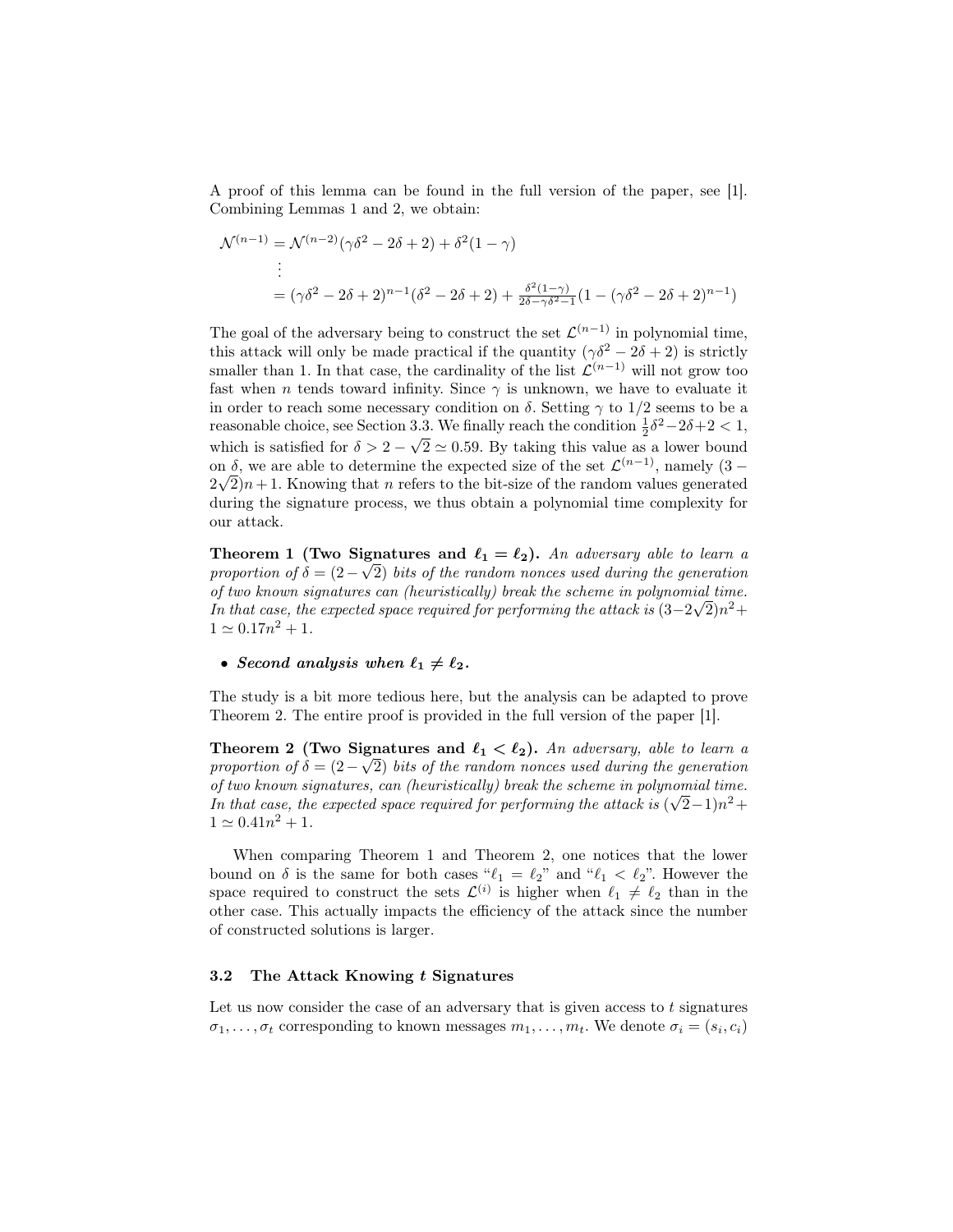the signatures and  $r_i$  the nonces used in their generation  $(s.t. c_i = \mathcal{H}(m_i, g^{r_i}))$ for i in  $\{1, \ldots, t\}$ . We denote  $r_{i,j}$  the j-th bit of  $r_i$  for each j in  $\{1, \ldots, n\}$  and i in  $\{1, \ldots, t\}$ . We have  $s_i = r_i + c_i \cdot x$  for  $i \in \{1, \ldots, t\}$  and we obtain:

$$
\begin{cases}\nC_{1,2} = r_1 c_2 - r_2 c_1 \\
\vdots \\
C_{1,t} = r_1 c_t - r_t c_1\n\end{cases}
$$
\n(6)

where  $C_{1,j} = s_1 c_j - s_j c_1$  for  $j \in \{2, ..., t\}$ . As above, our algorithm retrieves the nonces  $r_1, \ldots, r_t$  by collecting all tuples  $(\vartheta_1, \ldots, \vartheta_t)$  satisfying System (6) and coinciding with possible knowledge on the bits  $r_{i,j}$ . As previously,  $\mathcal L$  denotes the set containing such elements<sup>2</sup>. The complexity of the attack can thus be reduced to the cost of constructing  $\mathcal{L}$ .

**General Idea.** As for the "two-signature case", a way to retrieve  $(r_1, \ldots, r_t)$ would consist in performing an exhaustive search on all bit-values  $r_{i,j}$ , for i going from 1 to t and j from 0 to  $(n-1)$ , using some possible additional information on the bits  $r_{i,j}$ , and to detect the invalid candidates during the process. The technique consists in generating all tuples  $(\theta_1^{(k)}, \ldots, \theta_t^{(k)})$  satisfying System (6) modulo  $2^{k+1}$  and to select among them, the one that can be lifted to solutions modulo  $2^{k+2}$ . Of course, these operations should be consistent with the possible knowledge on some bits of the  $r_i$ 's. In this algorithm, parameter k will vary from 0 to  $(n-1)$ . At the end of the procedure, the set  $\mathcal{L}^{(n-1)}$  containing all elements  $(\vartheta_1^{(n-1)}, \ldots, \vartheta_t^{(n-1)})$  satisfying System (6) modulo  $2^n$  and coinciding with known information on the bits  $r_{i,j}$ , is in fact the desired one:  $\mathcal{L}$ . A precise description of the whole method is provided in Algorithm 2.

Complexity Analysis. Let us now determine the number of elements belonging to  $\mathcal L$  by evaluating the expected cardinal of all  $\mathcal L^{(i)}$  for i going from 0 to  $(n -$ 1) (denoted  $\mathcal{N}^{(i)}$ ). We start with  $\mathcal{L}^{(0)}$  which, by definition, contains all tuples  $(\vartheta_{1,0},\ldots,\vartheta_{t,0})$  in  $\{0,1\}^t$  coinciding with possible knowledge on bits  $(r_{1,0},\ldots,r_{t,0})$ and verifying System (6) modulo 2. One notices that the number of such solutions strongly depends on the 2-adic valuations of  $c_1, \ldots, c_t$ . For this reason, and similarly to the "two signatures case", we split the analysis in two configurations depending on whether the 2-adic valuations of  $c_1, \ldots, c_t$  are all equal or not. In the rest of the paper, we denote as  $\ell_i$  the 2-adic valuation of  $c_i$  (for  $i \in \{1, \ldots, t\}$ ).

• First analysis with  $\ell_1 = \ell_2 = \cdots = \ell_t$ 

When the 2-adic valuations are all equal, System (6) can be simplified by dividing each equation by  $2^{\ell_1}$ . One thus reaches a new system involving simpler equations,

<sup>&</sup>lt;sup>2</sup> Obviously once  $(r_1, \ldots, r_t)$  has been retrieved, the signers' secret key x can easily be recovered. Theoretically only one of the  $r_i$ 's is really necessary to retrieve x, but we see in the following that recovering one such element requires in fact to retrieve all  $r_i$ s simultaneously.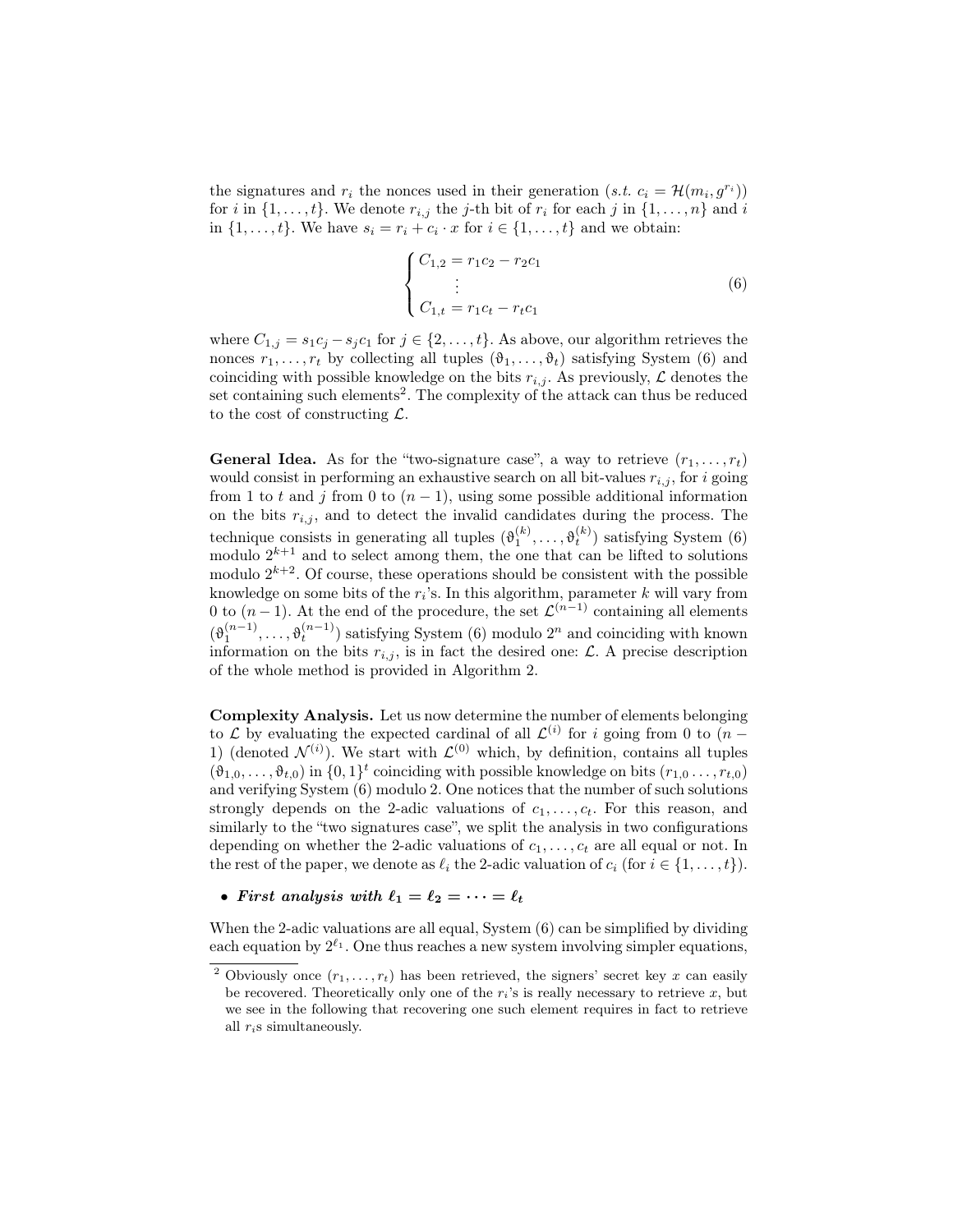Algorithm 2 Generic Attack on t Signatures

**Require:**  $(c_1, \ldots, c_t)$ ,  $(C_{1,1}, \ldots, C_{1,t})$ ,  $\delta$  and partial bit information on  $(r_1, \ldots, r_t)$ <br>**Ensure:**  $\mathcal L$  a list of tuples  $(\vartheta_1, \ldots, \vartheta_t)$  possible candidates for  $(r_1, \ldots, r_t)$ 1:  $\mathcal{L}^{(0)} = \{\}$ 2:  $-$ /\* Initialisation - Case  $k = 0$  \*/-3: Generate all bit tuples for  $(\vartheta_{1,0},\ldots,\vartheta_{t,0}),$  say  $\mathcal{E} = \{0,1\}^t$ 4: for each element  $(\hat{\theta}_{1,0}, \ldots, \hat{\theta}_{t,0}) \in \mathcal{E}$  do<br>5: if  $(\theta_{1,0}, \ldots, \theta_{t,0})$  coincides with knowledge of  $(r_{1,0}, \ldots, r_{t,0})$  then 6: if  $(\vartheta_{1,0}, \ldots, \vartheta_{t,0})$  satisfies System (6) modulo 2 then 7: Add element  $(\vartheta_{1,0},\ldots,\vartheta_{t,0})$  to  $\mathcal{L}^{(0)}$  $7:8:$  $\mathcal{N}^*$  Main loop for k from 1 to  $n-1$  \*/ $\longrightarrow$ 9: for k from 1 to  $n - 1$  do 10:  $\mathcal{L}^{(k)} = \{\}$ 11: Generate all bit tuples for  $(\vartheta_{1,k}, \ldots, \vartheta_{t,k})$ , say  $\mathcal{E} = \{0, 1\}^t$ <br>
12: **for** each element  $(\vartheta_{1,k}, \ldots, \vartheta_{t,k}) \in \mathcal{E}$  **do**<br>
13: **if**  $(\vartheta_{1,k}, \ldots, \vartheta_{t,k})$  coincides with knowledge of  $(r_{1,k}, \ldots, r_{t,k})$  **then** 14: for each element  $(\vartheta_1^{(k-1)}, \ldots, \vartheta_t^{(k-1)}) \in \mathcal{L}^{(k-1)}$  do 15: Lift  $\vartheta_1^{(k)} = \vartheta_1^{(k-1)} + 2^k \vartheta_{1,k}$  $\frac{16}{17}$ : . . 16:  $\lim_{k \to \infty} \frac{1}{k} \cdot \text{left } \theta_t^{(k)} = \theta_t^{(k-1)} + 2^k \theta_{t,k}$ 18: **if**  $(\vartheta_1^{(k)}, \ldots, \vartheta_t^{(k)})$  satisfies System (6) modulo  $2^{k+1}$  **then** 19: Add  $(\vartheta_1^{(k)}, \ldots, \vartheta_t^{(k)})$  to  $\mathcal{L}^{(k)}$ 20: return  $\mathcal{L}^{(n-1)}$ 

say  $C'_{1,j} = r_1 d_j - r_j d_1$  where  $C'_{1,j} = C_{1,j}/2^{\ell_1}$  is known to the attacker. To simplify the analysis that follows - and since it does not change anything but renaming the variables - we assume that we keep working with System (6) but using odd values  $c_i$ . Now if we come back to our analysis on the set  $\mathcal{L}^{(0)}$ , namely considering System (6) modulo 2, we reach the following new system:

$$
\begin{cases}\nC_{1,2} = \vartheta_{1,0} + \vartheta_{2,0} \mod 2 \\
\vdots \qquad \vdots \\
C_{1,t} = \vartheta_{1,0} + \vartheta_{t,0} \mod 2\n\end{cases}
$$
\n(7)

It now becomes easy to count the number of elements belonging to  $\mathcal{L}^{(0)}$ . Indeed, either none of the  $r_{i,0}$  is known by the adversary, and in that case there are two possible values for  $\vartheta_{1,0}$ , say 0 or 1 and each of them fixes the rest for  $\vartheta_{2,0}, \ldots, \vartheta_{t,0}$ . In the second configuration, when there is at least one of the  $r_{i,0}$  which is known by the attacker (say  $r_{1,0}$  for instance<sup>3</sup>), the value  $\vartheta_{1,0}$  is fixed to  $r_{1,0}$  and thus the other values  $\vartheta_{2,0}, \ldots, \vartheta_{t,0}$  are fixed too (see System (7)). As a consequence, there is unique solution for the uple  $(\vartheta_{1,0}, \ldots, \vartheta_{t,0})$ . The construction of the whole set  $\mathcal{L}^{(0)}$  is summed up in Algorithm 2a, which can be seen as an adaptation of the initialisation phase of Algorithm 2 when all  $\ell_i$  are equal (process to a replacement of lines 3–7 of Algorithm 2 by Algorithm 2a).

The expected cardinal  $\mathcal{N}^{(0)}$  of the list  $\mathcal{L}^{(0)}$  can thus be expressed easily:

– when none of the  $r_{i,0}$ 's is known, which holds with probability  $(1 - δ)<sup>t</sup>$ , there are two candidates for  $(\theta_{1,0}, \ldots, \theta_{1,t}).$ 

<sup>&</sup>lt;sup>3</sup> One can easily reorder the random values  $r_i$  to make such an assumption true.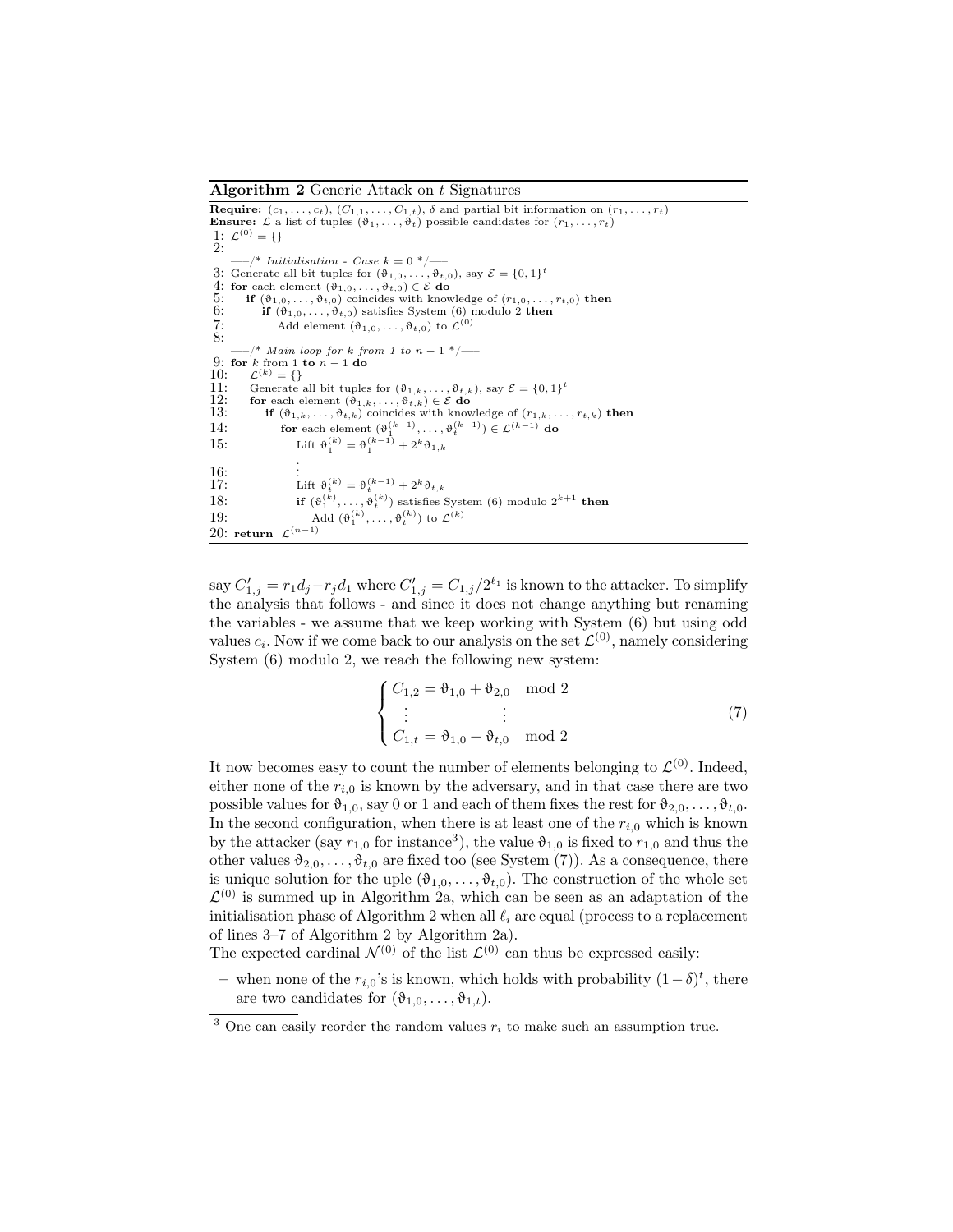**Algorithm 2a** Init. phase of Algorithm 2 when  $\ell_1 = \cdots = \ell_t$  (lines 3–7)

if (None of the  $r_{i,0}$ 's is known) then Add  $\{(0, C_{1,2} \mod 2, \ldots, C_{1,t} \mod 2), (1, C_{1,2}+1 \mod 2, \ldots, C_{1,t}+1 \mod 2)\}\)$  to  $\mathcal{L}^{(0)}$ **else**<br>  $/*At least one of the r<sub>i,0</sub>'s is known, say for instance  $r_{1,0}^*/$$ Add  $(r_{1,0}, C_{1,2} + r_{1,0} \mod 2, \ldots, C_{1,t} + r_{1,0} \mod 2)$  to  $\mathcal{L}^{(0)}$ 

– when at least one of the  $r_{i,0}$  is known, what happens with probability 1 –  $(1 - \delta)^t$ , there is a unique solution for  $(\vartheta_{1,0}, \ldots, r_{t,0})$ .

One can thus reach  $\mathcal{N}^{(0)} = 2(1 - \delta)^t + 1 - (1 - \delta)^t = 1 + (1 - \delta)^t$ . We will now determine by induction the expected size  $\mathcal{N}^{(k)}$  from  $\mathcal{N}^{(k-1)}$  for  $k \in \{1, \ldots, n-1\}$ , knowing that it contains all elements of the form  $(\theta_1^{(k)}, \ldots, \theta_t^{(k)})$  coinciding with possible knowledge on  $(r_{1,k}, \ldots, r_{t,k})$  and satisfying:

$$
\begin{cases} C_{1,2} = (\vartheta_{1,0} + \dots + \vartheta_{1,k} 2^k) \cdot c_2 + (\vartheta_{2,0} + \dots + \vartheta_{2,k} 2^k) \cdot c_1 \mod 2^{k+1} \\ \vdots \\ C_{1,t} = (\vartheta_{1,0} + \dots + \vartheta_{1,k} 2^k) \cdot c_t + (\vartheta_{t,0} + \dots + \vartheta_{t,k} 2^k) \cdot c_1 \mod 2^{k+1} \end{cases} (8)
$$

Putting such expressions inside System (8) finally leads to the following new relations:

 $k_j = \vartheta_{1,k} + \vartheta_{j,k} \mod 2 \text{ for } j \in \{1, ..., t\}$  (9)

Now it is easier to determine the number of solutions  $(\vartheta_{1,k},\ldots,\vartheta_{t,k})$  that will be chosen to lift elements  $(\vartheta_1^{(k-1)}, \ldots, \vartheta_t^{(k-1)})$  from  $\mathcal{L}^{(k-1)}$  to  $\mathcal{L}^{(k)}$ . Nevertheless one should be careful during this analysis, since it strongly depends on whether the chosen element  $(\vartheta_1^{(k-1)}, \ldots, \vartheta_t^{(k-1)})$  equals  $(r_1^{(k-1)}, \ldots, r_t^{(k-1)})$  or not. Indeed when this condition is not satisfied, the choice of an element  $(\theta_1^{(k-1)}, \ldots, \theta_t^{(k-1)})$ fixes all integers  $k_1, \ldots, k_t$  implying some possible *invalid* restrictions on the values  $\vartheta_{1,k}, \ldots, \vartheta_{t,k}$ . As a consequence, when some of the  $r_{i,k}$ 's are known (precisely more than two), the corresponding equalities in (9) are not necessarily satisfied. Since we do not know in advance when it happens, we assume each equation in (9) holds *independently* with some fixed probability  $\gamma \in [0, 1]$  during the whole run of our algorithm<sup>4</sup>. In the other case, namely when the  $r_{i,k}$ 's are unknown or when the element  $(\vartheta_1^{(k-1)}, \ldots, \vartheta_t^{(k-1)})$  corresponds to the *right* solution, the lifting process behaves as usual, see the "two signatures case". Taking all these considerations into account, one can finally determine the size of the set  $\mathcal{L}^{(k)}$ , see Algorithm 2b for a precise description (this algorithm can be seen as an adaptation of the main loop of Algorithm 2, lines  $10 - 19$ ).

From now on, we are able to deduce the size  $\mathcal{N}^{(k)}$  of the set  $\mathcal{L}^{(k)}$ , knowing that: – when the adversary does not know any of the  $r_{i,k}$ , what holds with proba-

- bility  $(1 \delta)^t$ , there are  $2\mathcal{N}^{(k-1)}$  solutions;
- when exactly one of the  $r_{i,k}$  is known, which happens with probability  $t\delta(1-\epsilon)$  $\delta$ )<sup>t-1</sup>, there are  $\mathcal{N}^{(k-1)}$  solutions;

<sup>4</sup> We remind that  $\gamma$  is only defined when  $(\vartheta_1^{(k-1)}, \ldots, \vartheta_t^{(k-1)}) \neq (r_1^{(k-1)}, \ldots, r_t^{(k-1)})$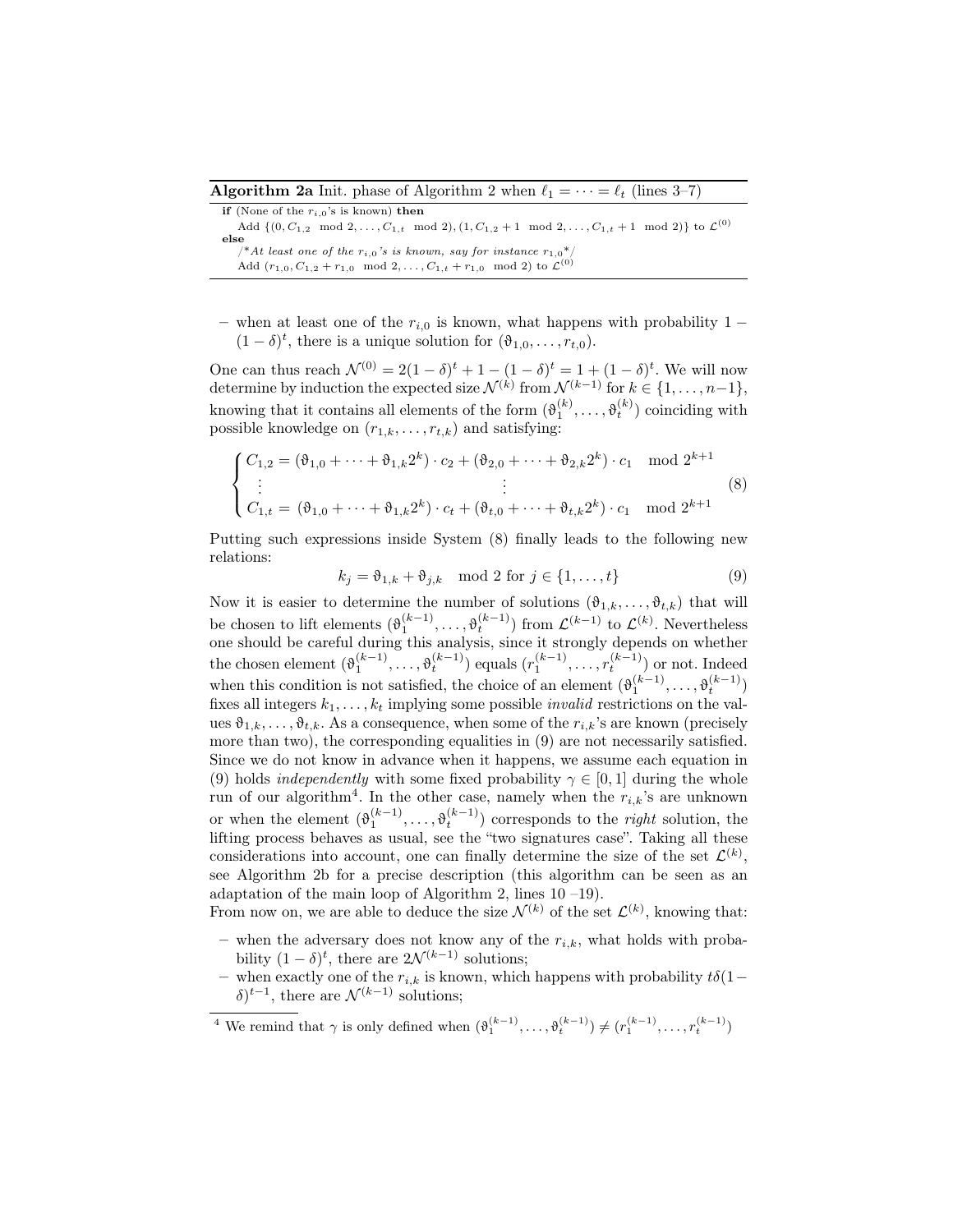– in the other case, this number depends on the element  $(θ<sub>1</sub><sup>(k-1)</sup>, ..., θ<sub>t</sub><sup>(k-1)</sup>).$ When this element is equal to  $(r_1^{(k-1)}, \ldots, r_t^{(k-1)})$  (this is the *right candi*date), there is a unique solution. In the other case, there are  $\gamma(\mathcal{N}^{(k-1)}-1)$ solutions when exactly two  $r_{i,k}$  are known, what holds with probability  $\binom{t}{2} \delta^2 (1-\delta)^{(t-2)}$ ; there are  $\gamma^2(\mathcal{N}^{(k-1)}-1)$  solutions when exactly three  $r_{i,k}$ are known, which holds with probability  $\binom{t}{3} \delta^3 (1 - \delta)^{(t-3)}$ ; and so on; there are  $\gamma^{t-1}(\mathcal{N}^{(k-1)}-1)$  solutions when all the  $r_{i,k}$  are known, what happens with probability  $\binom{t}{t} \delta^t$ .

**Algorithm 2b** Main loop of Algorithm 2 when  $\ell_1 = \cdots = \ell_t$  (lines 10 – 19)

 $\mathcal{L}^{(k)} = \{ \}$ if none of  $r_{1,k}, \ldots, r_{t,k}$  is known then for each element  $(\vartheta_1^{(k-1)}, \ldots, \vartheta_t^{(k-1)}) \in \mathcal{L}^{(k-1)}$  do for each element  $\vartheta_{1,k}$  in  $\mathcal{E} = \{0,1\}$  do Construct  $\vartheta_1^{(k)} = \vartheta_1^{(k-1)} + 2 \cdot \vartheta_{1,k}$ for each index j in  $\{2, \ldots, t\}$  do Compute  $k_j$  such that  $k_j \cdot 2^k = C_{1,j} - \vartheta_1^{(k-1)} 2^{k-1} c_j - \vartheta_j^{(k-1)} 2^{k-1} c_1$ Compute  $\vartheta_{j,k} = \vartheta_{1,k} + k_j \mod 2$ ; construct  $\vartheta_j^{(k)} = \vartheta_j^{(k-1)} + 2\vartheta_{j,k} \mod 2^{k+1}$ Add element  $(\vartheta_1^{(k)}, \ldots, \vartheta_t^{(k)})$  in  $\mathcal{L}^{(k)}$ else if there exists a unique i such that  $r_{i,k}$  is known /\*say for instance  $r_{1,k}$ \*/ then for each element  $(\vartheta_1^{(k-1)}, \ldots, \vartheta_t^{(k-1)}) \in \mathcal{L}^{(k-1)}$  do Construct  $\vartheta_1^{(k)} = \vartheta_1^{(k-1)} + 2 \cdot \vartheta_{1,k}$ <br>
for each index j in {2,...,t} do Compute  $k_j$  such that  $k_j \cdot 2^k = C_{1,j} - \vartheta_1^{(k-1)} 2^{k-1} c_j - \vartheta_j^{(k-1)} 2^{k-1} c_1$ Compute  $\vartheta_{j,k} = \vartheta_{1,k} + k_j \mod 2$ ; construct  $\vartheta_j^{(k)} = \vartheta_j^{(k-1)} + 2\vartheta_{j,k} \mod 2^{k+1}$ Add element  $(\vartheta_1^{(k)}, \ldots, \vartheta_t^{(k)})$  in  $\mathcal{L}^{(k)}$ else \*two or more  $r_{i,k}$  are known, assume  $r_{1,k}$  is concerned\*/ for each element  $(\vartheta_1^{(k-1)}, \ldots, \vartheta_t^{(k-1)}) \in \mathcal{L}^{(k-1)}$  do for each index  $j$  in  $\{1, \ldots, t\}$  do Compute  $k_j$  such that  $k_j \cdot 2^k = C_{1,j} - \vartheta_1^{(k-1)} 2^{k-1} c_j - \vartheta_j^{(k-1)} 2^{k-1} c_1$ Set  $\vartheta_{1,k} = r_{1,k}$ for each index j in  $\{2, \ldots, t\}$  do Compute  $\vartheta_{j,k} = \vartheta_{1,k} + k_j \mod 2$ <br> **if**  $(\vartheta_{1,k}, \ldots, \vartheta_{t,k})$  coincide with possible knowledge on  $(r_{1,k}, \ldots, r_{t,k})$  then for each index j in  $\{1, \ldots, t\}$  do Compute  $\vartheta_j^{(k)} = \vartheta_j^{(k-1)} + 2 \cdot \vartheta_{j,k} \mod 2^{k+1}$ Add element  $(\vartheta_1^{(k)}, \ldots, \vartheta_t^{(k)})$  to  $\mathcal{L}^{(k)}$ 

By combining all these results, we obtain the following formula for  $\mathcal{N}^{(k)}$ :

$$
2(1-\delta)^{t} \mathcal{N}^{(k-1)} + (1-(1-\delta)^{t}) + \frac{1}{\gamma} (\mathcal{N}^{(k-1)} - 1) \sum_{i=1,\dots,t} {t \choose i} (\gamma \delta)^{i} (1-\delta)^{t-i}
$$

Evaluating the quantity inside the summation leads to the following relation:

$$
\mathcal{N}^{(k)} = \mathcal{N}^{(k-1)} \left( \frac{1}{\gamma} (\gamma \delta + 1 - \delta)^t + (2 - \frac{1}{\gamma}) (1 - \delta)^t \right) + 1 - \frac{1}{\gamma} (\gamma \delta + 1 - \delta)^t + \left( \frac{1}{\gamma} - 1 \right) (1 - \delta)^t
$$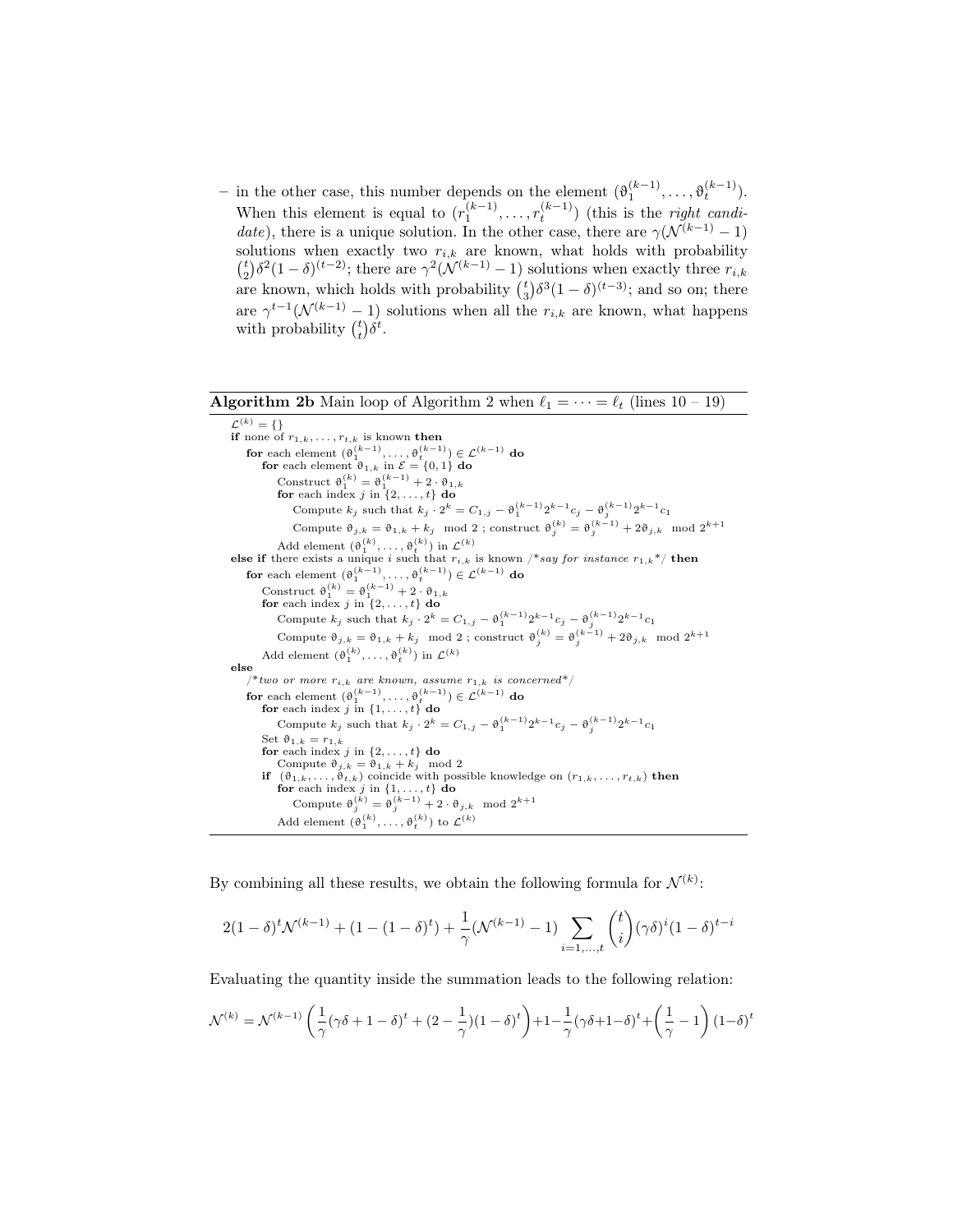Denoting as  $\mathcal{A}(\gamma,\delta)$  the quantity  $\frac{1}{\gamma}(\gamma\delta+1-\delta)^t+(2-\frac{1}{\gamma})(1-\delta)^t$  and using the formula obtained for  $\mathcal{N}^{(0)}$ , we reach:

$$
\mathcal{N}^{(n-1)} = (1 + (1 - \delta)^t)\mathcal{A}(\gamma, \delta)^{n-1} + (1 - \frac{1}{\gamma}(\gamma\delta + 1 - \delta)^t + (\frac{1}{\gamma} - 1)(1 - \delta)^t) \sum_{i=0...n-2} \mathcal{A}(\gamma, \delta)^i
$$

The goal of the adversary being to construct the set  $\mathcal{L}^{(n-1)}$  in polynomial time, this attack will only be made practical if the quantity  $\mathcal{A}(\gamma,\delta)$  is strictly smaller than 1. In that case, the size of the list  $\mathcal{L}^{(n-1)}$  will not grow too fast when n tends toward infinity. Setting  $\gamma$  to 1/2 (see Section 3.3 for experimental results on that point) leads to the condition  $2(1-\frac{\delta}{2})^t < 1$ , which is satisfied for  $\delta > 2 - 2^{1-1/t}$ . By taking this value as a lower bound on  $\delta$ , we are able to determine the expected maximum size of the set  $\mathcal{L}^{(n-1)}$ , namely  $(2^{1-\frac{1}{t}}-1)^{t}n+1$ .

**Theorem 3** (t signatures and  $\ell_1 = \cdots = \ell_t$ ). An adversary able to learn a proportion of  $\delta = 2 - 2^{1-1/t}$  bits of the random nonces used in the generation of t known signatures can (heuristically) break the scheme in polynomial time. In that case, the expected space required for performing the attack is  $(2^{1-\frac{1}{t}}-1)^{t}n^{2}+1$ .

### • Second analysis when some of the  $\ell_i$ 's are different.

The analysis is more tedious here but can still be adapted to the case when some of the  $\ell_i$ 's are different, see Theorem 4 below (the proof is provided in the full version of the paper [1]).

Theorem 4 (t signatures with  $\ell_i$  different). An adversary able to learn a proportion of  $\delta = 2 - 2^{1-1/t}$  bits of the random nonces used in the generation of t known signatures can (heuristically) break the scheme in polynomial time. In that case, the expected space required for performing the attack<sup>5</sup> is  $(2^{1-\frac{1}{t}}-1)^{e}n^2+1$ .

Remark 1. Using the coding viewpoint from [19], one can obtain limits on the performance of any algorithm for selecting candidate nonces in the erasure correction scenario. Their argument is based on the converse to Shannon's noisychannel coding theorem  $6$ . The underlying code is made of the  $2^n$  words on  $tn$ bits obtain by the naive algorithm without pruning (*i.e.* with code rate  $1/t$ ) so simple variants of our algorithm cannot be efficient for  $\delta < 1/t$  and our algorithm is optimal up to the multiplicative constant  $ln(2)$ .

#### 3.3 Experimental Results

To confirm the validity of the attack and of our heuristic, extensive experiments have been performed for various values of t and  $\delta$ . For each pair  $(t, \delta)$ , the attack

<sup>&</sup>lt;sup>5</sup> Here, the index *e* is defined such that  $\ell_1 = \ell_2 = \cdots = \ell_e < \ell_{e+1} \leq \cdots \leq \ell_t$ .

<sup>6</sup> This theorem states that no combination of code and decoding procedure can jointly achieve arbitrarily reliable decoding when the code rate exceeds the capacity of the channel.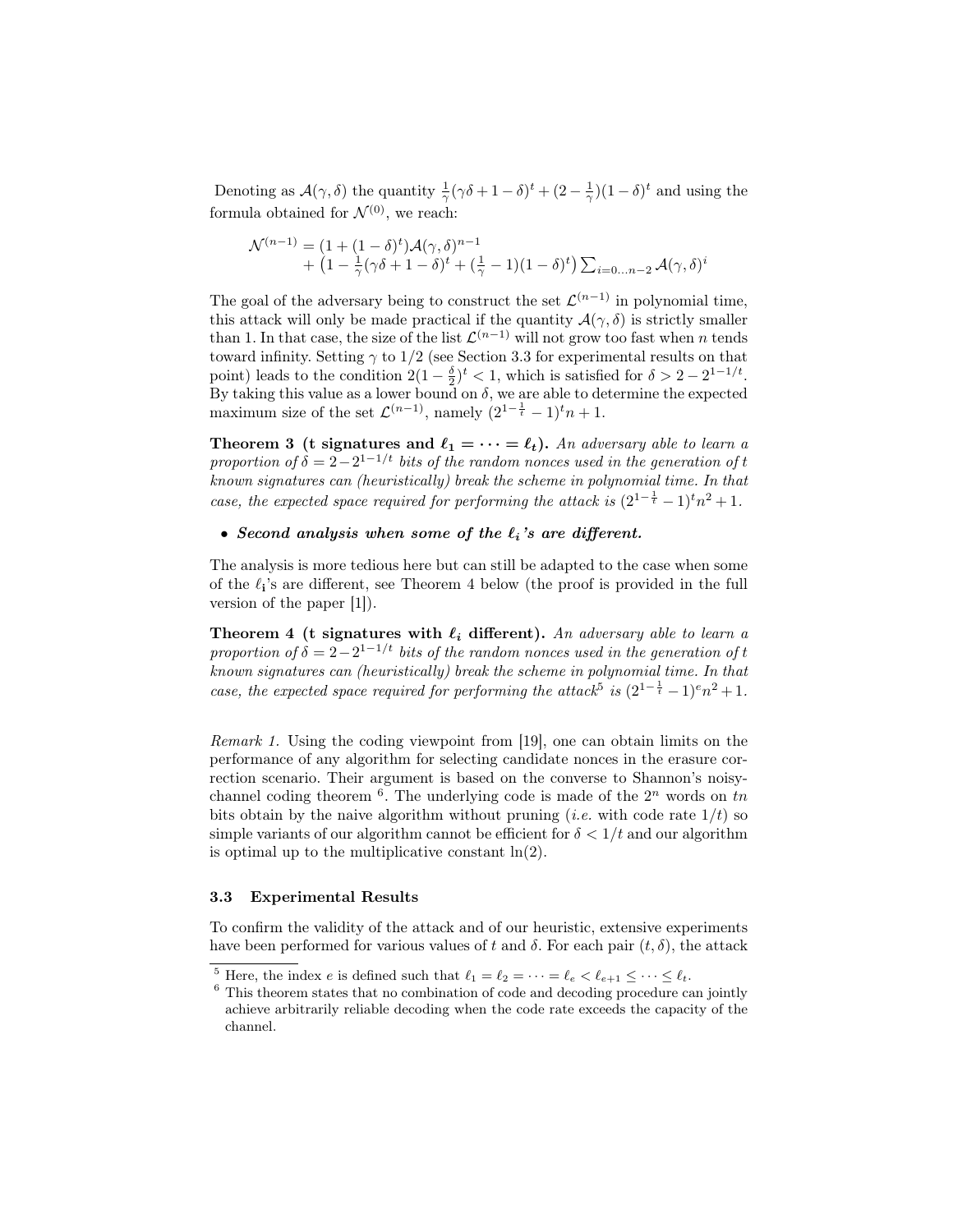has been launched and its complexity has been measured by counting the sum of the cardinality of the sets  $\mathcal{L}^{(i)}$  for i in  $\{0,\ldots,n\}$ . The obtained results are analysed below.

With 32 and 64 signatures. We performed experiments using 32 and 64 signatures (using a security parameter  $\kappa$  equal to 128). Since the experiments were time-consuming, we performed 1000 experiments for each pair  $(t, \delta)$ . The results for  $t = 32$  are provided on Figure 1, for values of  $\delta$  varying from 0.04 to 0.06 and the ones for  $t = 64$  are illustrated on Figure 2, for values of  $\delta$ between 0.02 and 0.04 (namely from  $2\%$  to  $4\%$ ). These experiments show that it works better in practice than what was predicted. Indeed, the bounds below which the attack begins to become unpractical are approximately 0.04 for  $t = 32$ signatures and 0.02 for  $t = 64$ . These values are better than the ones reached by the theoretical analysis, say  $2 - 2^{1 - 1/32} \approx 0.043$  and  $2 - 2^{1 - 1/64} \approx 0.022$ .



Fig. 1. Total number of constructed  $(\vartheta_1, \ldots, \vartheta_{32})$  in function of  $\delta$   $(t = 32)$ and  $\kappa = 128$ ).

Fig. 2. Total number of constructed  $(\vartheta_1, \ldots, \vartheta_{64})$  in function of  $\delta$  ( $t = 64$ ) and  $\kappa = 128$ ).

With 710 signatures. We finally considered the case where the adversary knows (on average) only one bit per nonce  $r_i$  (*i.e.*  $\delta = 1/512$ ). For a security parameter  $\kappa$  equals to 128, our theoretical analysis claims that an attacker will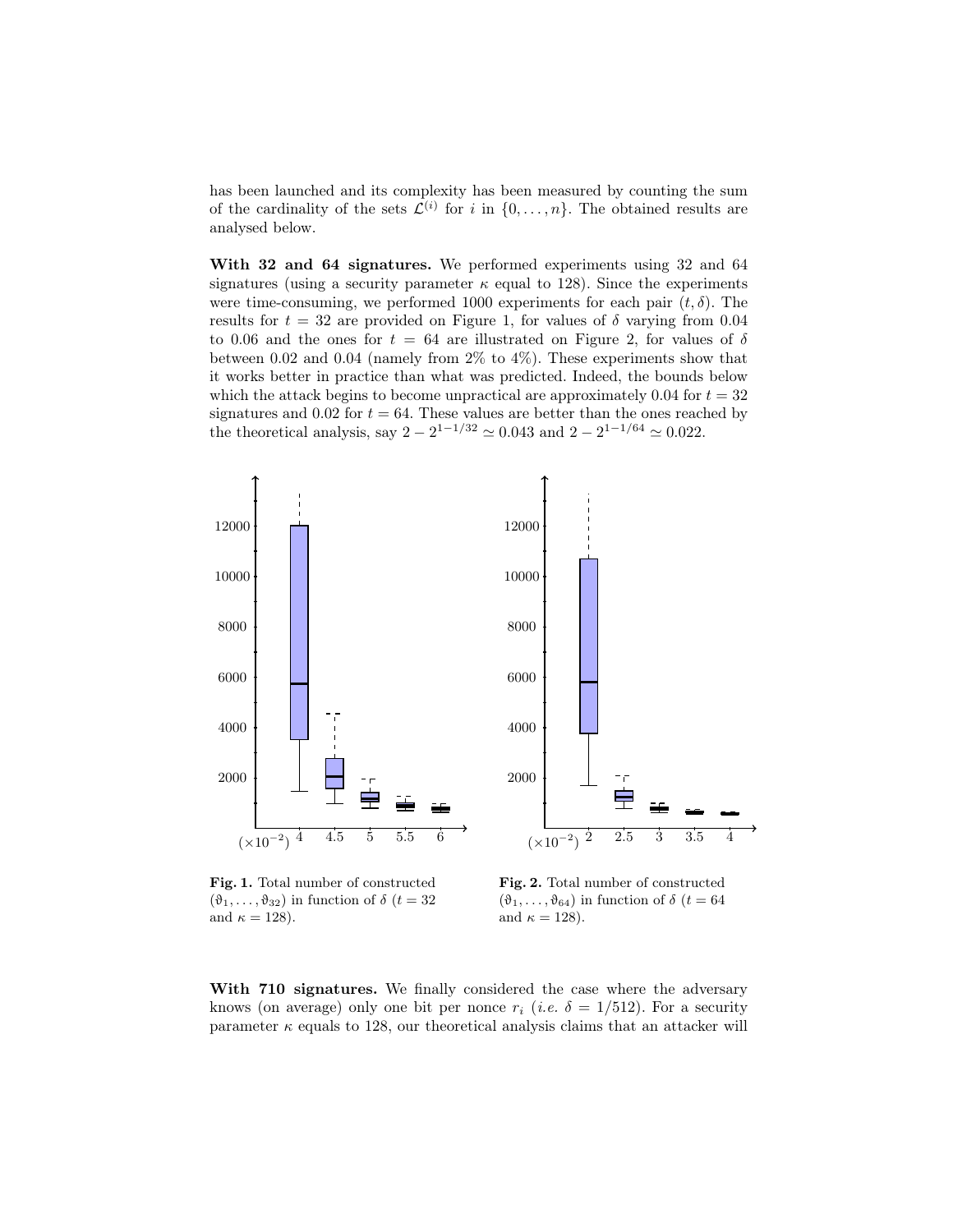be able to break the scheme knowing 710 signatures. In this case, our attack succeeded in a few minutes (using a very naive implementation) with a total size of generated elements equal to 2437. To go further, we also tried to launch the attack for a smaller number of signatures, but still keeping  $\delta = 1/512$ . The cases  $t = 650$  and  $t = 600$  were also successful. The time required for the last case was approximately a few hours and the total sum of elements was 53770 (again using a very naive implementation).

**Impact of**  $\gamma$ **.** The formula obtained in Section 3.1 and 3.2 strongly depend on the value of the parameter  $\gamma$ . In our theoretical analysis, we decided to take  $\gamma = 1/2$ . In practice, several tests have been launched to determine whether this assumption is correct. In every experiments we performed, the observed value for  $\gamma$  was very near from 1/2, what confirms our initial assumption.

#### 4 Error correction scenario

In the *erasure correction scenario* (see previous sections), we compared each nonce candidate with its given fragmentary version in order to determine the nonce uniquely with overwhelming probability. In this section, the error correction scenario, we proceed similarly: we assume an adversary obtain some error-prone nonces in a discrete-logarithm based authentication scheme which are derived from the actual nonces by flipping each bit individually with some fixed probability  $\delta \in [0, 1/2)$ . Intuitively, if  $\delta$  is below 1/2, then among all nonce candidates, the Hamming distance between the least significant bits of the actual nonces and the nonces with noise should be minimal. The analysis is simpler than in the previous section and relies on the technique proposed by Henecka, May and Meurer in [12].

We consider the case of an adversary that is given access to  $t$  signatures (or authentication sessions)  $\sigma_1, \ldots, \sigma_t$  corresponding to known messages  $m_1, \ldots, m_t$ . Again, each signature  $\sigma_i$  is defined as a pair  $(s_i, c_i)$  where  $s_i = r_i + c_i x$  and x is the signers' secret key. Moreover we assume that each bit of each nonce  $r_i$  is known with some error: to formalize this model we denote by  $\delta$  the probability that for each nonce  $r_i$ , its j-th bit  $r_{i,j}$  is flipped (for j in  $\{1,\ldots,n\}$ ). By definition, the bit  $r_{i,j}$  is correct with probability  $(1 - \delta)$ .

Making the quantity  $x$  disappear from all the expressions, one reaches the simple system of equations (6). The adversary can retrieve the nonces  $r_1, \ldots, r_t$ by collecting all tuples  $(\vartheta_1, \ldots, \vartheta_t)$  satisfying System (6) and minimizing the Hamming distance with the bits  $r_{i,j}$ . The algorithm performs a clever exhaustive search, consisting in generating all tuples  $(\theta_1^{(k)}, \ldots, \theta_t^{(k)})$  satisfying System (6) modulo  $2^{k+1}$  and then selecting among them, those that can be lifted to solutions modulo  $2^{k+2}$ . These operations should minimize the distance with the knowledge on some bits of the  $r_i$ 's.

Contrary to the erasure correction scenario, one cannot easily prune partial solutions that do not coincide with the known secret key bits. Indeed this process may discard the correct solution, since this solution does not fully agree with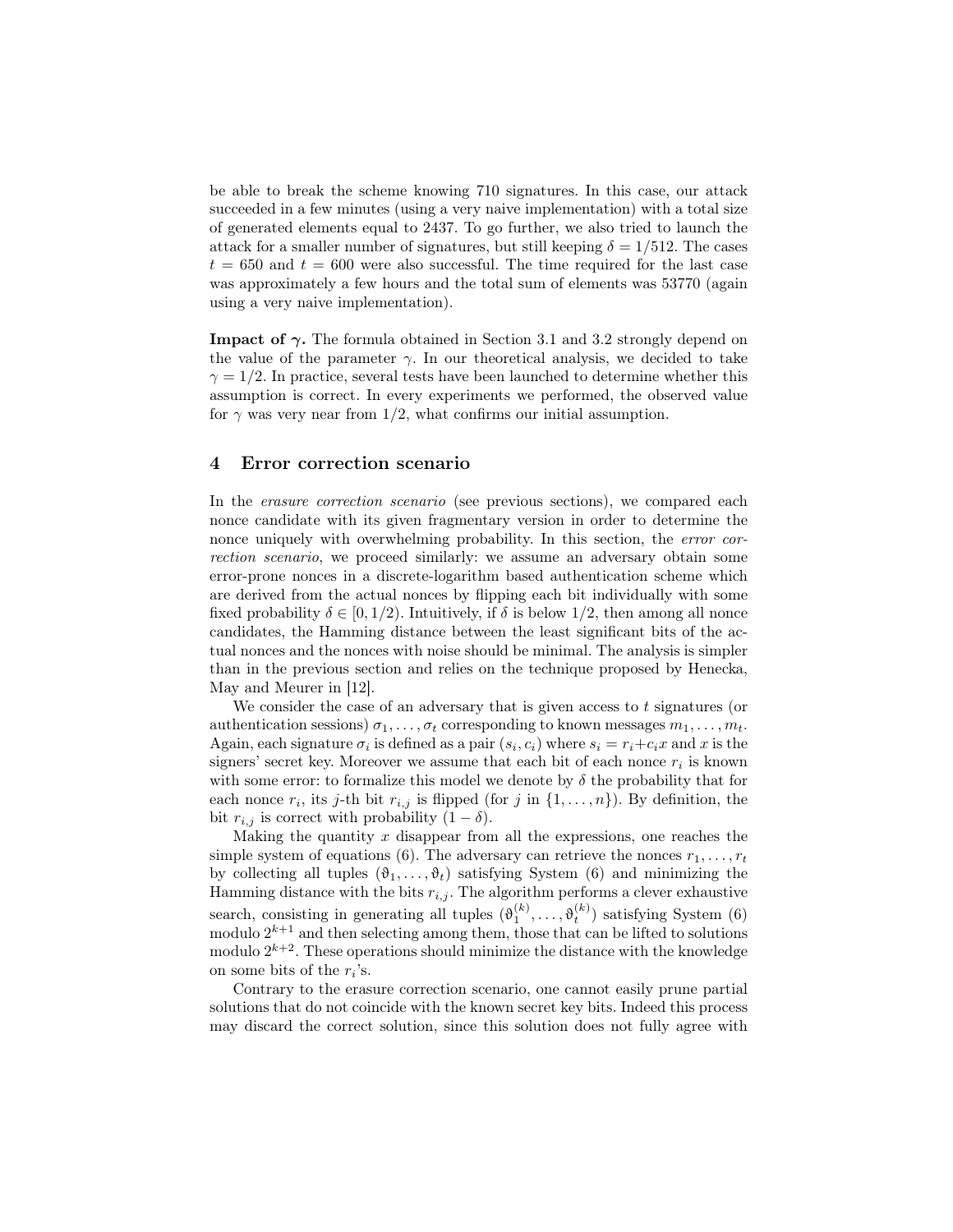the noisy nonce material. Thus, in this scenario, we do no longer compare bit by bit but we compare larger blocks of bits. More precisely, we grow subtrees of depth  $T$  (for some parameter  $T$ ) for each t-tuple of nonce candidate. We will see that this results in  $2^T$  new candidates which we all compare with our noisy nonce material. If the Hamming distance with this material in these T bits is above some threshold parameter  $d$  we keep the candidate, otherwise we discard it. The only difficulty here consists in estimating these parameters  $T$  and  $d$ :

- $-$  the parameter  $T$  cannot be chosen too large since in each iteration the search tree grows by a factor  $2^T$ ;
- $-$  the parameter T has to be sufficiently large in order to guarantee that the actual t-tuple of nonces has a small Hamming distance with the noisy nonce material (in each block of successive  $T$  bits) but incorrect  $t$ -tuples of nonces are separable by the threshold parameter  $d$ ;
- the threshold parameter  $d$  has to be large enough to guarantee that with probability close to 1 the actual t-tuple of nonces will never be discarded during the execution of the algorithm ;
- the parameter d cannot be chosen too large since otherwise we obtain too many faulty t-tuples candidates for the next iteration.

## • First analysis with  $\ell_1 = \ell_2 = \cdots = \ell_t$ .

As above, one can assume we are using odd values  $c_i$ . We have to determine the size  $\mathcal{N}^{(k)}$  of the sets  $\mathcal{L}^{(k)}$ . For  $k=0$ , since none of the  $r_{i,0}$  is known for sure by the adversary, there are two possible values for the bit  $\vartheta_{1,0}$  and each of them fixes the other bits  $\vartheta_{2,0}, \ldots, \vartheta_{t,0}$  (using System (7)). Therefore, we obtain  $\mathcal{N}^{(0)} = 2$ . Similarly, using System (9), one can see that if there is no pruning at the depth k then  $\mathcal{N}^{(k)}$  is simply equal to  $2\mathcal{N}^{(k-1)}$ .

# • Second analysis when some of the  $\ell_i$ 's are different.

In this case, we can still show that  $\mathcal{N}^{(0)} = 2$  and that we have, before pruning<sup>7</sup>,  $\mathcal{N}^{(T-1)} = 2^T$  at iteration T (see [1] for a complete proof of this result).

We now consider the pruning phase. Let us define a random variable  $X_c$ for the number of matching bits between the actual  $t$ -tuple of nonces and the noisy nonce material in a block of  $T$  consecutive bits. Clearly  $X_c$  is the binomial distribution with parameters tT and probability  $(1 - \delta)$ : Pr[ $X_c = m$ ] =  $\binom{t}{m}$  $(1 \delta)^m \delta^{tT-m}$  for m in  $\{0,\ldots,tT\}.$ 

Considering an incorrect partial solution for the t-tuple of nonces, we denote  $X<sub>b</sub>$  for the number of matching bits between the expansion of this incorrect solution by  $T$  bits and the noisy nonce material in the corresponding block of  $T$ consecutive bits. We make use of the following heuristic assumption.

Heuristic 1 Every solution generated by applying the expansion phase to an incorrect partial solution is an ensemble of  $T$  randomly chosen bit slices.

<sup>&</sup>lt;sup>7</sup> In particular, in both cases, one gets before pruning  $\mathcal{N}^{(T-1)} = 2^T$  at iteration T (instead of  $\mathcal{N}^{(T-1)} = 2^{tT}$  for a naive approach).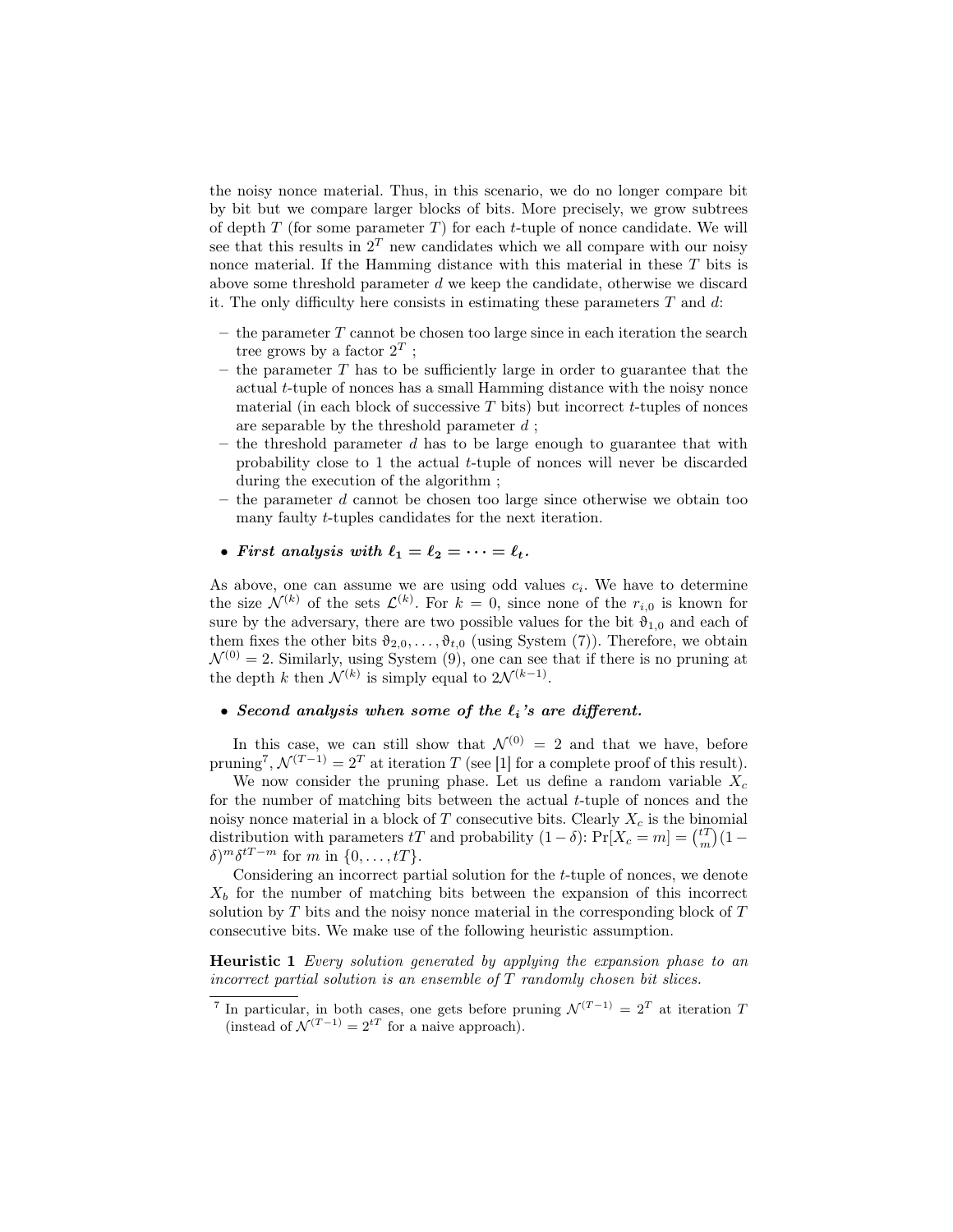Therefore every expansion of an incorrect candidate in the expansion phase results in  $tT$  uniformly random bits. We verified the validity of this heuristic experimentally. Under this assumption, we obtain  $Pr[X_b = m] = {tT \choose m}(2)^{-tT}$  for  $m \in$  $\{0, \ldots, tT\}.$ 

Henecka, May and Meurer proved in [12, Main Theorem 7] that these conditions are sufficient to insure the existence of an expansion parameter T and a threshold parameter  $d$  such that the two distributions are sufficiently separated and the growing factor  $2<sup>T</sup>$  in the expansion phase is polynomial.

**Theorem 5 ([12]).** Under the previous heuristic, for every  $\epsilon > 0$ , the following holds: let  $n, t \geq 2$  be two integers, let  $T = \left[\frac{\ln(n)}{t\epsilon^2}\right], \gamma = \sqrt{(1 + 1/T)\frac{\ln(2)}{2t}}$  $\frac{a(2)}{2t}$ , and  $d=$  $tT\left(\frac{1}{2} + \gamma\right)$ . An adversary able to learn (in the error correction scenario) the individual bits of random nonces of t known signatures of length n with probability  $\delta < \frac{1}{2} - \gamma - \epsilon$  can recover the nonces (and therefore the secret key) in expected time  $O(n^{2+\ln(2)/t\epsilon^2})$  with success probability at least  $1-(m\epsilon^2/\ln(n)+1/n)$ .

Remark 2. The following table gives the limit crossover probability  $\delta$  (*i.e.* with  $\epsilon \longrightarrow 0$  and  $T \longrightarrow +\infty$ ) in the error correction scenario depending on the number of signatures/identification sessions available  $t$  known to the adversary:

|  |  |  |  | $ 0.084 0.160 0.205 0.237 0.260 0.277 0.292 0.303 1/2 - \sqrt{\ln(2)/2t}$ |
|--|--|--|--|---------------------------------------------------------------------------|
|  |  |  |  | $ 0.110 0.174 0.214 0.243 0.264 0.281 0.295 0.306 $ $H_2^{-1}(1-1/t)$     |

The value  $\delta^*$  corresponds to the optimal value of  $\delta$  one can derive from the converse to Shannon's noisy-channel coding theorem as in Remark 1 using the fact that the channel capacity of (memoryless) binary symmetric channel with crossover probability  $\delta$  is  $1 - H_2(\delta)$  where  $H_2(\delta) = -\delta \log_2(\delta) - (1 - \delta) \log_2(1 - \delta)$ is the entropy function. For a 128-bit security level, with nonces of binary length 512, each signature provides only one bit of information for  $\delta \simeq 1/2 - 10^{-4}$  and one needs in theory around  $70 \cdot 10^6$  signatures in order to recover the secret key.

# 5 Conclusion

In this paper, we proposed attacks on discrete-logarithm based authentication schemes where an adversary has some information on the nonces used during the signature generation process or during some identification sessions, in the erasure correction scenario and the error correction scenario. The following table sums up the limit crossover probability  $\delta$  in the two scenarios depending on the number  $N_r$  of signatures/identification sessions known to the adversary:

| $\delta$ (erasure correction) 0.586 0.413 0.318 0.259 0.218 0.188                          |  |  |  | $\approx \ln(2)/t$ |
|--------------------------------------------------------------------------------------------|--|--|--|--------------------|
| $\delta$ (error correction) $ 0.084 0.160 0.205 0.237 0.260 0.277 1/2 - \sqrt{\ln(2)/2t} $ |  |  |  |                    |

Our methods can be generalized to the Z-channel considered in [19].

Acknowledgments. The authors are supported in part by the French ANR JCJC ROMAnTIC project (ANR-12-JS02-0004).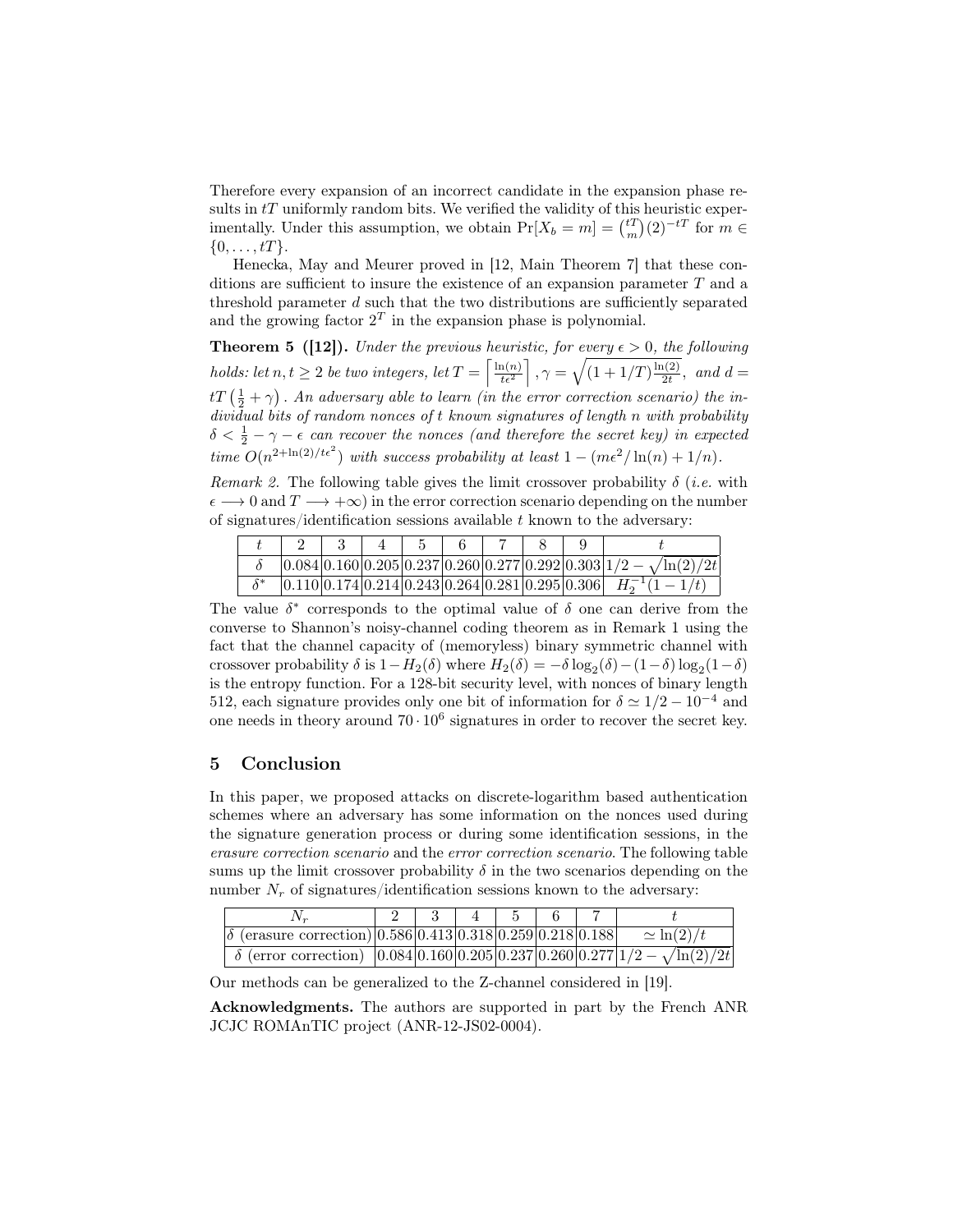### References

- 1. Aurélie Bauer and Damien Vergnaud. Practical key recovery for discrete-logarithm based authentication schemes from random nonce bits. Full version of the paper, Cryptology ePrint Archive, 2015.
- 2. Mihir Bellare, Shafi Goldwasser, and Daniele Micciancio. "pseudo-random" number generation within cryptographic algorithms: The DDS case. In Burton S. Kaliski Jr., editor, Advances in Cryptology – CRYPTO'97, volume 1294 of Lecture Notes in Computer Science, pages 277–291. Springer, August 1997.
- 3. Mihir Bellare, Chanathip Namprempre, David Pointcheval, and Michael Semanko. The one-more-RSA-inversion problems and the security of Chaum's blind signature scheme. Journal of Cryptology,  $16(3):185-215$ , June 2003.
- 4. Mihir Bellare and Adriana Palacio. GQ and Schnorr identification schemes: Proofs of security against impersonation under active and concurrent attacks. In Moti Yung, editor, Advances in Cryptology – CRYPTO 2002, volume 2442 of Lecture Notes in Computer Science, pages 162–177. Springer, August 2002.
- 5. D. Bleichenbacher. On the generation of one-time keys in dl signature schemes. Presentation at IEEE P1363 Working Group meeting, November 2000. Unpublished.
- 6. Taher ElGamal. A public key cryptosystem and a signature scheme based on discrete logarithms. In G. R. Blakley and David Chaum, editors, Advances in Cryptology – CRYPTO'84, volume 196 of Lecture Notes in Computer Science, pages 10–18. Springer, August 1984.
- 7. Uriel Feige, Amos Fiat, and Adi Shamir. Zero-knowledge proofs of identity. Journal of Cryptology, 1(2):77–94, 1988.
- 8. Amos Fiat and Adi Shamir. How to prove yourself: Practical solutions to identification and signature problems. In Andrew M. Odlyzko, editor, Advances in  $Cryptology - CRYPTO'86$ , volume 263 of Lecture Notes in Computer Science, pages 186–194. Springer, August 1986.
- 9. Marc Girault. Self-certified public keys. In Donald W. Davies, editor, Advances in  $Cryptology - EUROCRYPT'91$ , volume 547 of Lecture Notes in Computer Science, pages 490–497. Springer, April 1991.
- 10. Marc Girault, Guillaume Poupard, and Jacques Stern. On the fly authentication and signature schemes based on groups of unknown order. Journal of Cryptology, 19(4):463–487, October 2006.
- 11. J. Alex Halderman, Seth D. Schoen, Nadia Heninger, William Clarkson, William Paul, Joseph A. Calandrino, Ariel J. Feldman, Jacob Appelbaum, and Edward W. Felten. Lest we remember: Cold boot attacks on encryption keys. In Paul C. van Oorschot, editor, Proceedings of the 17th USENIX Security Symposium, July 28-August 1, 2008, San Jose, CA, USA, pages 45–60. USENIX Association, 2008.
- 12. Wilko Henecka, Alexander May, and Alexander Meurer. Correcting errors in RSA private keys. In Tal Rabin, editor, Advances in Cryptology – CRYPTO 2010, volume 6223 of Lecture Notes in Computer Science, pages 351–369. Springer, August 2010.
- 13. Nadia Heninger and Hovav Shacham. Reconstructing RSA private keys from random key bits. In Shai Halevi, editor, Advances in Cryptology – CRYPTO 2009, volume 5677 of Lecture Notes in Computer Science, pages 1–17. Springer, August 2009.
- 14. Patrick Horster, Holger Petersen, and Markus Michels. Meta-El-Gamal signature schemes. In ACM CCS 94: 2nd Conference on Computer and Communications Security, pages 96–107. ACM Press, 1994.